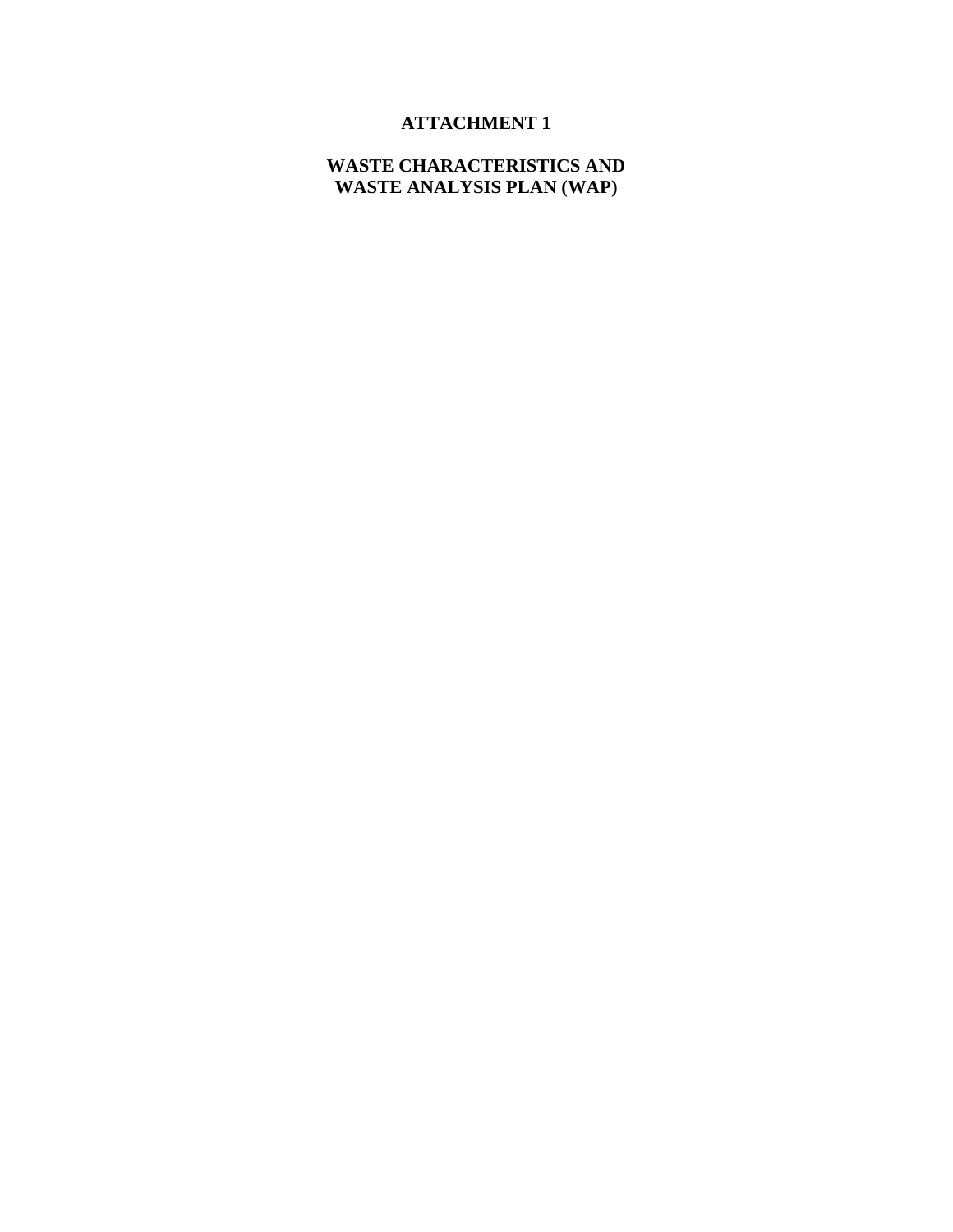# **Table of Contents**

| <b>Section</b> |                                                                |                                       |                                                              | <b>Page</b>    |
|----------------|----------------------------------------------------------------|---------------------------------------|--------------------------------------------------------------|----------------|
|                | <b>Table of Contents</b>                                       |                                       |                                                              | $\mathbf{1}$   |
|                | <b>Introduction</b>                                            |                                       |                                                              | 3              |
| 1.0            |                                                                | <b>CHEMICAL AND PHYSICAL ANALYSIS</b> |                                                              | 3              |
|                | 1.1                                                            |                                       | <b>On-Site Generated Wastes</b>                              | 3              |
|                | 1.2                                                            |                                       | <b>Off-Site Generated Wastes</b>                             | 6              |
|                | 1.3                                                            |                                       | <b>Containerized Wastes</b>                                  | 6              |
|                | 1.4                                                            |                                       | <b>Transfer-Only Wastes</b>                                  | $\overline{7}$ |
| 2.0            | <b>WASTE ANALYSIS PLAN (WAP)</b>                               |                                       | $\overline{7}$                                               |                |
|                | 2.1                                                            |                                       | <b>Parameters and Rationale</b>                              | 10             |
|                | $2.2^{\circ}$                                                  | <b>Test Methods</b>                   |                                                              | 10             |
|                | 2.3                                                            |                                       | <b>Sampling Methods</b>                                      | 10             |
|                | 2.4                                                            |                                       | <b>Frequency of Analysis</b>                                 | 11             |
|                |                                                                | 2.4.1                                 | <b>Univar Generated Wastes</b>                               | 11             |
|                |                                                                | 2.4.2                                 | <b>Customer Generated Wastes</b>                             | 11             |
|                | 2.5                                                            |                                       | <b>Additional Requirements for Wastes Generated Off-Site</b> | 11             |
|                | 2.6                                                            |                                       | <b>Additional Requirements for Ignitable, Reactive, or</b>   |                |
|                |                                                                |                                       | <b>Incompatible Wastes</b>                                   | 13             |
|                | 2.7                                                            |                                       | <b>Managing Waste Profiles Electronically</b>                | 15             |
| 3.0            | <b>WASTE ANALYSIS REQUIREMENTS PERTAINING TO LAND DISPOSAL</b> |                                       |                                                              |                |
|                |                                                                | <b>RESTRICTIONS</b>                   |                                                              | 15             |
|                | 3.1                                                            |                                       | <b>Waste Analysis</b>                                        | 15             |
|                |                                                                | 3.1.1                                 | <b>Spent Solvent and Dioxin Wastes</b>                       | 15             |
|                |                                                                | 3.1.2                                 | <b>Listed Wastes</b>                                         | 15             |
|                |                                                                |                                       | 3.1.3 Characteristic Wastes                                  | 15             |
|                |                                                                | 3.1.4                                 | Lab Packs                                                    | 16             |
|                |                                                                | 3.1.5                                 | <b>Contaminated Debris</b>                                   | 16             |
|                |                                                                | 3.1.6                                 | Waste Mixtures and Wastes with Overlapping Requirements      | 16             |
|                |                                                                | 3.1.7                                 | Dilution and Aggregation of Wastes                           | 16             |
|                | 3.2                                                            |                                       | <b>Notification, Certification, and Recordkeeping</b>        | 16             |
|                |                                                                | 3.2.1                                 | Retention of Generator Notices and Certifications            | 16             |
|                |                                                                | 3.2.2                                 | Wastes Shipped to Subtitle C Facilities                      | 17             |
|                |                                                                | 3.2.3<br>3.2.4                        | Subtitle D Wastes (non-hazardous wastes)                     | 17<br>17       |
|                |                                                                |                                       | <b>Recyclable Materials</b>                                  |                |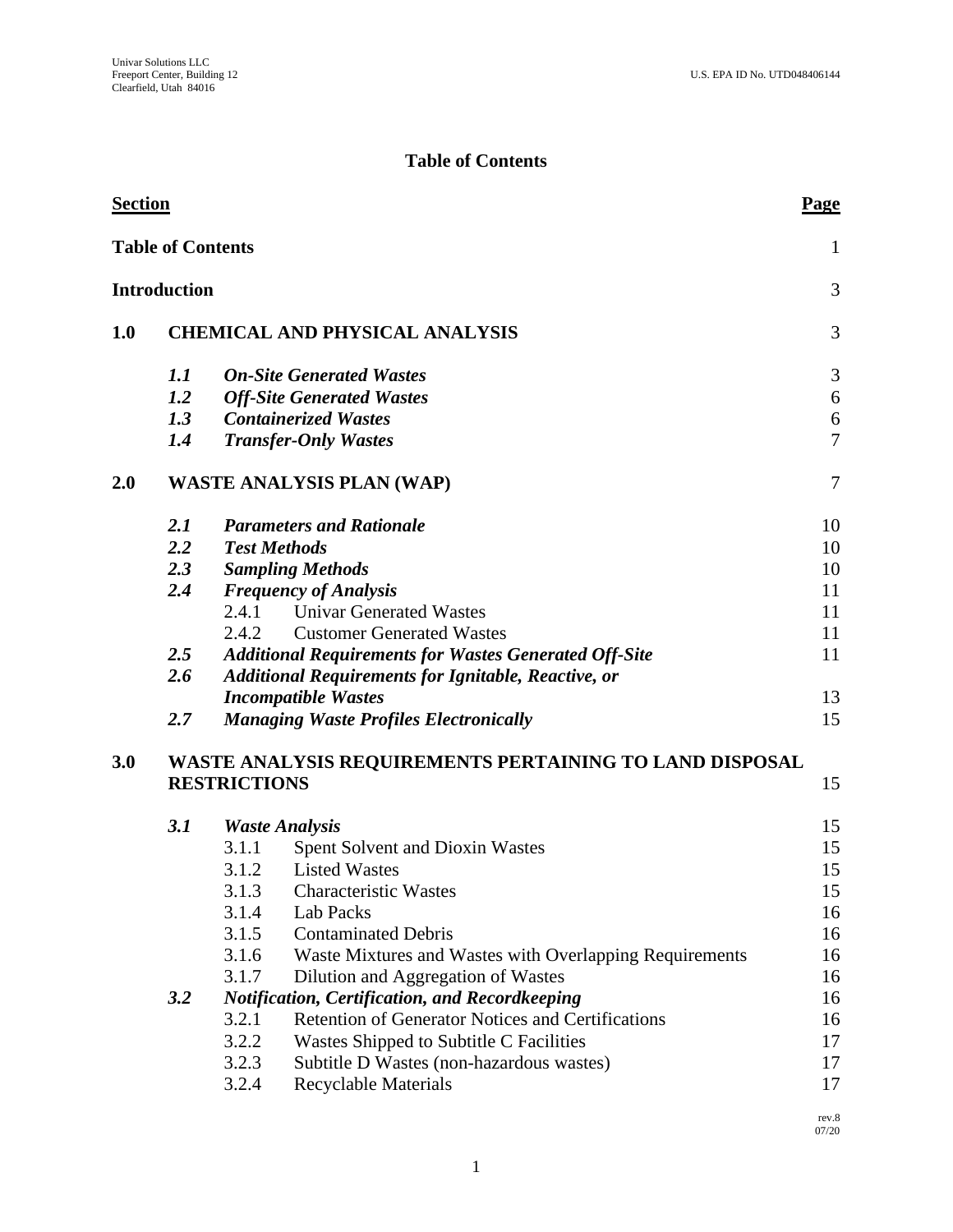|     |                                                                    | 3.2.5 Recordkeeping                           | 17 |
|-----|--------------------------------------------------------------------|-----------------------------------------------|----|
| 3.3 | <b>Requirements Pertaining to the Storage of Restricted Wastes</b> |                                               | 17 |
|     | 3.3.1                                                              | <b>Restricted Wastes Stored in Containers</b> | 18 |
|     | 3.3.2                                                              | Storage of Liquid PCB Wastes                  | 18 |
| 3.4 | <b>Exemptions, Extensions, and Variances to Land Disposal</b>      |                                               |    |
|     | <b>Restrictions</b>                                                |                                               | 18 |
|     |                                                                    |                                               |    |

# **Appendices**

| Appendix C – Example Land Disposal Restriction (LDR) Form |
|-----------------------------------------------------------|
|                                                           |
|                                                           |
|                                                           |

# **Tables**

Table 1 – RCRA Hazardous Waste Storage

Table 2 – Pre-Acceptance Criteria

Table 3 – Waste Analysis Test Methods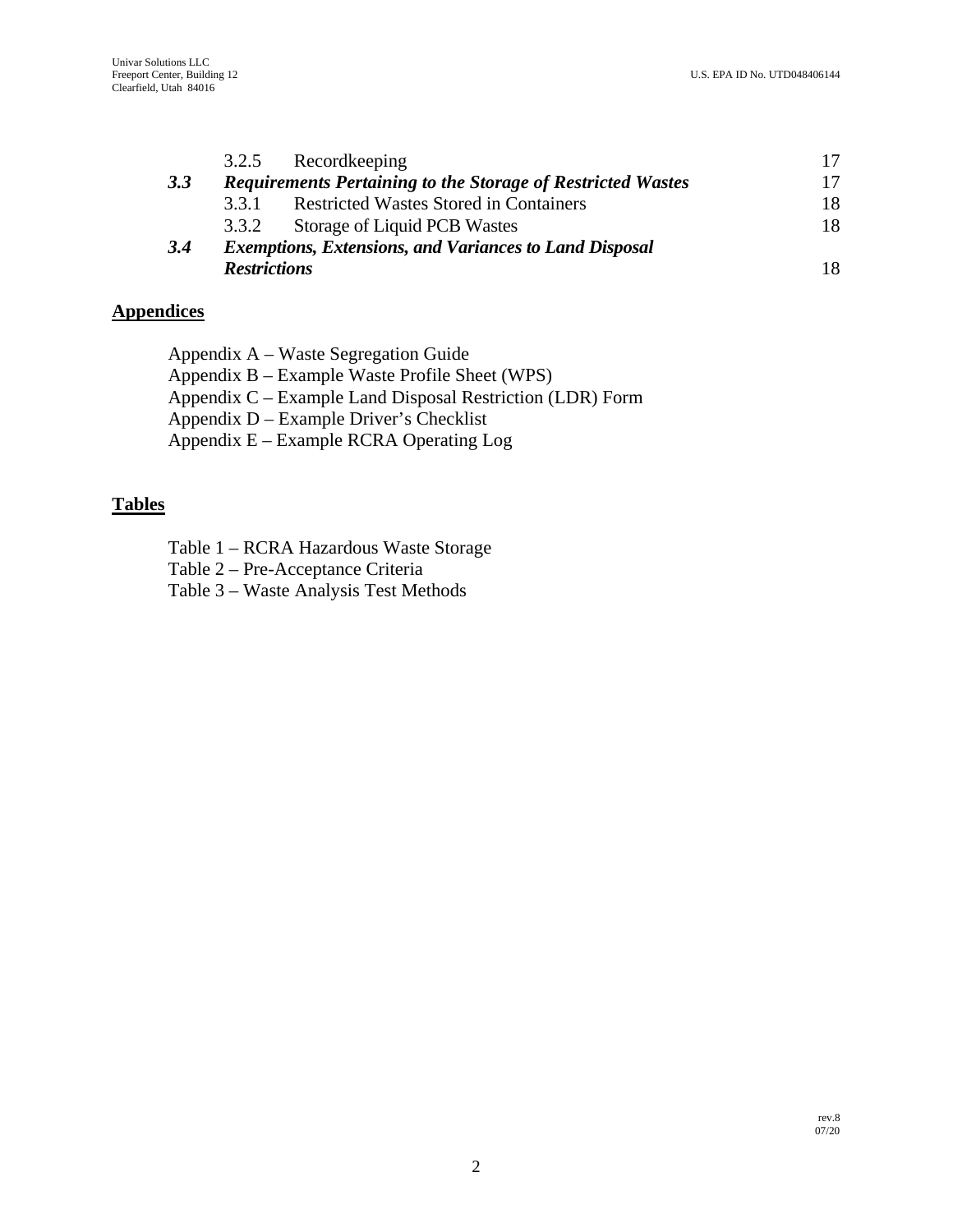# **Attachment 1 WASTE CHARACTERISTICS AND WASTE ANALYSIS PLAN (WAP)**

Attachment 1 describes the chemical and physical properties of the hazardous wastes permitted to be stored at the Clearfield facility ("Facility"). The WAP is used to ensure that sufficient information is available for the proper handling and storage of the wastes.

## **1.0 CHEMICAL AND PHYSICAL ANALYSES**

The hazardous wastes that may be stored in accordance with this Permit are specified in Table 1 and Condition III.B.1. This Facility stores hazardous waste that is generated both on-site and off-site, and serves as a 10-day transfer facility. The Facility stores wastes generated off-site, which have been pre-qualified for acceptance by a permitted treatment, storage, or disposal facility (TSDF) or recycling firm (collectively known herein as receiving facility). Each off-site generated waste stream is profiled or characterized for its specific chemical and physical properties, by the generator and the permitted receiving facility.

## *1.1 On-Site (Univar) Generated Wastes*

On-site Univar generated waste from the Facility, includes mixed solvents (line flush) from various liquid products. In addition, the Facility generates waste consisting of off-specification products (not spent) returned to the Facility by the customer, which cannot be beneficially reused or reclaimed. The majority of the products returned by the customer are resold; however, some returned products are classified as hazardous waste and are sent to a receiving facility. Other wastes generated by Facility include off-specification polyester resin and rags/absorbents used to clean spills or drips of liquid products. Waste generated at the Facility shall be characterized and managed in accordance with this Permit.

If waste is generated at the Univar facility, it will be contained, characterized, labeled and moved to the CSU. Container tracking and storage procedures will be followed.

# *1.2 Off-Site (Customer) Generated Wastes*

The Facility stores the following types of waste generated off-site by various customers: spent organic solvents, inorganic corrosives, plating wastes, copper cyanide waste, acutely hazardous waste (i.e., copper cyanide), F and K listed wastes, off-specification and discarded commercial chemical products, and toxicity listed and characteristic wastes. Hazardous wastes that have been prequalified for acceptance are picked up from the generator and transported to the Facility where they are stored until a truckload or partial truckload quantity is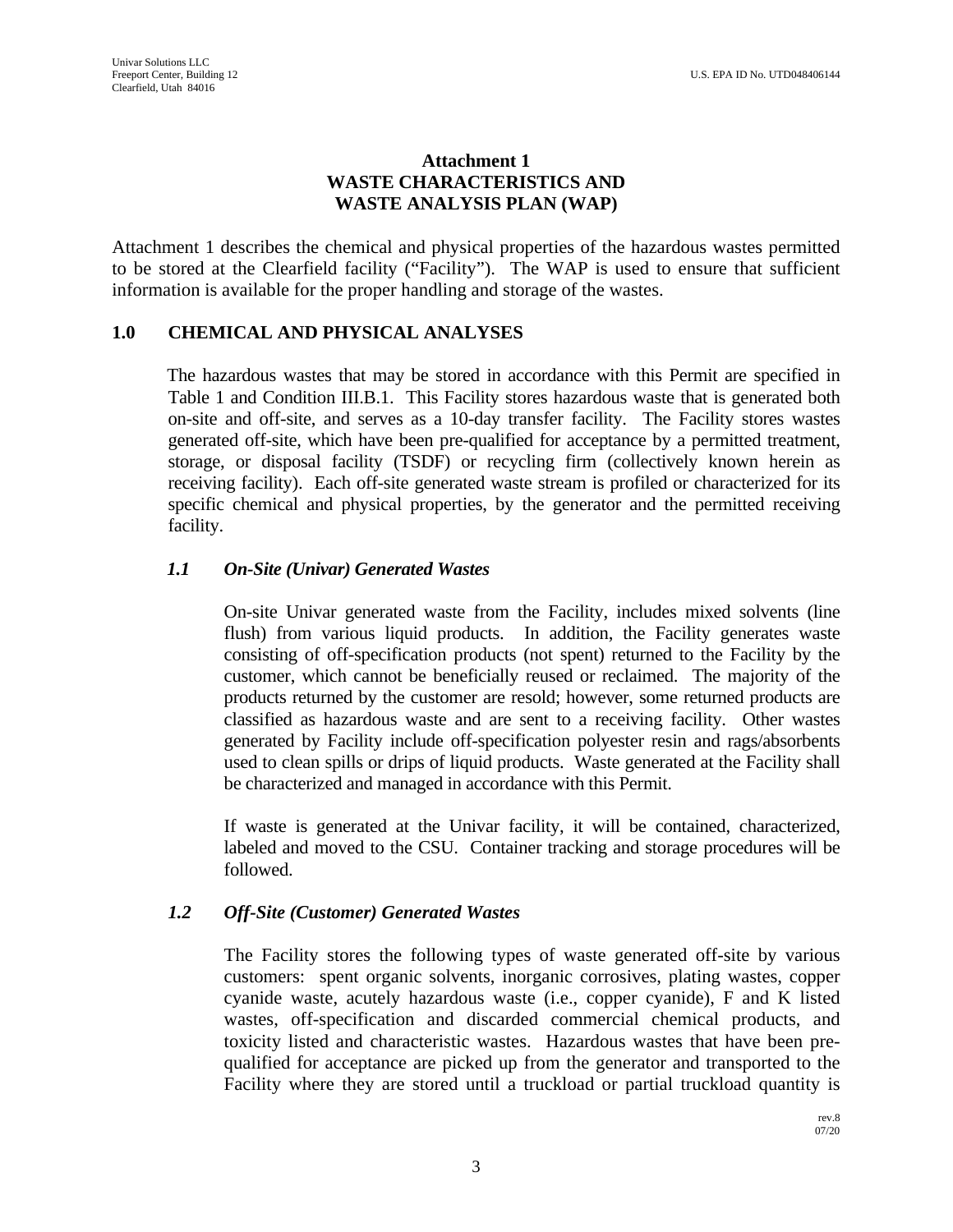accumulated for shipment to the designated receiving facility. Hazardous wastes are transported and stored in U.S. Department of Transportation (DOT)-approved containers. Storage of containerized hazardous waste at the facility is limited by the facility's permit to a maximum of 32,560 gallons, which is equivalent to 592, 55-gallon drums.

Wastes shall be segregated into one of the four following categories:

- Organic chemicals and solvents, including, ignitable wastes and halogenated wastes.
- Cyanide wastes and cyanide containing wastes from metal processing operations.
- Caustic wastes with pH equal to or greater than 12.5, and
- Acid wastes with pH equal to or less than 2.0.

Waste solvents and waste products containing spent solvents represent a large volume of the wastes handled at the Facility. These wastes include solvent based paints and coatings, thinners, cleaning and degreasing solvents, laboratory solvents, paint residues, printing inks, and still bottoms. These wastes are hazardous due to ignitability and toxicity, or because the wastes exhibit a characteristic of toxicity, or due to the presence of listed wastes from specific or non-specific sources.

Customer generated inorganic corrosive wastes are also managed in large volumes at the Facility. These include spent paint strippers, spent cleaning solutions, and other wastes that exhibit the characteristics of corrosivity.

Spent wastes from customers who use plating, metal treating, and mineral metals recovery chemicals represent a small volume of customer generated wastes. Offspecification commercial chemical products also represent a small volume of customer generated wastes.

Plating wastes from plating, stripping, cleaning, and quenching operations, and which contain cyanides, are incompatible with acid corrosive wastes. Any wastes containing cyanide are segregated from acid corrosive wastes.

The waste types will include commercial chemical products and wastes from specific sources, such as wood preservation; inorganic pigments; organic chemicals; inorganic chemicals; pesticides; petroleum refining; iron and steel manufacturing; primary aluminum manufacturing; secondary lead manufacturing; veterinary pharmaceuticals; ink formulations; and coking.

Containers of potentially incompatible wastes will be segregated in the waste container storage unit (CSU) in accordance R315-264-1105 and Appendix A.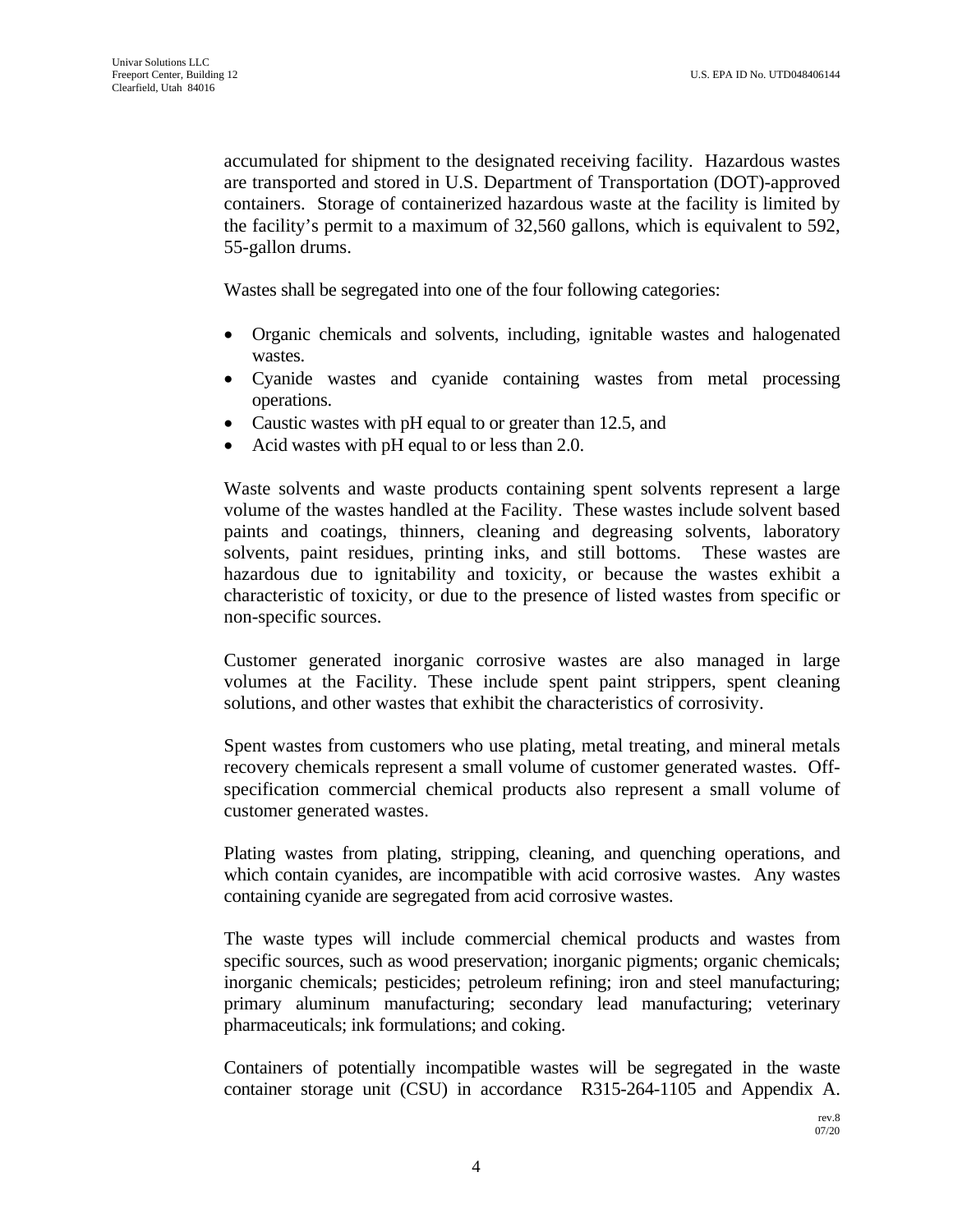Furthermore, all containers are stored on pallets or container legs. Incompatible wastes are placed in the storage areas in accordance with the hazardous waste compatibility guidance included as Appendix A. Containers of waste are not opened while in storage at the facility. No co-mingling, mixing, bulking, or treatment takes place at the facility. Before the Clearfield facility approves of a customer's hazardous waste, a comprehensive, four-step waste analysis system is used to identify and characterize each waste stream, determine if the waste can be accepted for storage, obtain approval for disposal or recycling, and ensure that the waste will be properly managed.

#### *Step 1*

The first step in the system involves obtaining specific chemical and physical data for each waste stream. Each customer is required to provide this data in the form of a Waste Profile Sheet (WPS) for each waste stream. An example of a WPS is included as (Appendix B). In addition to the WPS, and as requested, the customer provides a representative sample in accordance with R315-261-1090, material specification sheet, safety data sheet (SDS), etc., representing the profiled waste stream and its components.

The customer provides known data relative to the physical, chemical, and Resource Conservation and Recovery Act (RCRA) hazardous characteristics of the waste on the WPS. The waste is identified by name, process generating the waste, and RCRA hazardous waste code(s).

## *Step 2*

The second step involves verification of the generator's data and determination of the best available method for disposal or recycling. The Univar Waste Management Specialist at the corporate office reviews the information and/or analysis provided by the customer regarding the waste stream. This review is to ensure that all applicable hazardous waste codes have been identified and that no hazardous waste codes are identified that cannot be stored at the Facility in accordance with the Permit. Specific attention will be given to cyanide containing plating wastes (F007) which may also be characterized as a reactive waste (D003) and require screening for reactivity prior to receipt. However, because the facility also operates as a transfer facility, these wastes may be manifested directly to a receiving facility and held on-site for up to 10 days. The criteria used to conduct this review are provided in Table 2. This review is also to confirm the generator's information identifying the appropriate treatment methods or treatment levels for all land disposal restricted (LDR) wastes (example LDR form included in Appendix C).

Some of the receiving facilities sample the waste streams submitted for disposal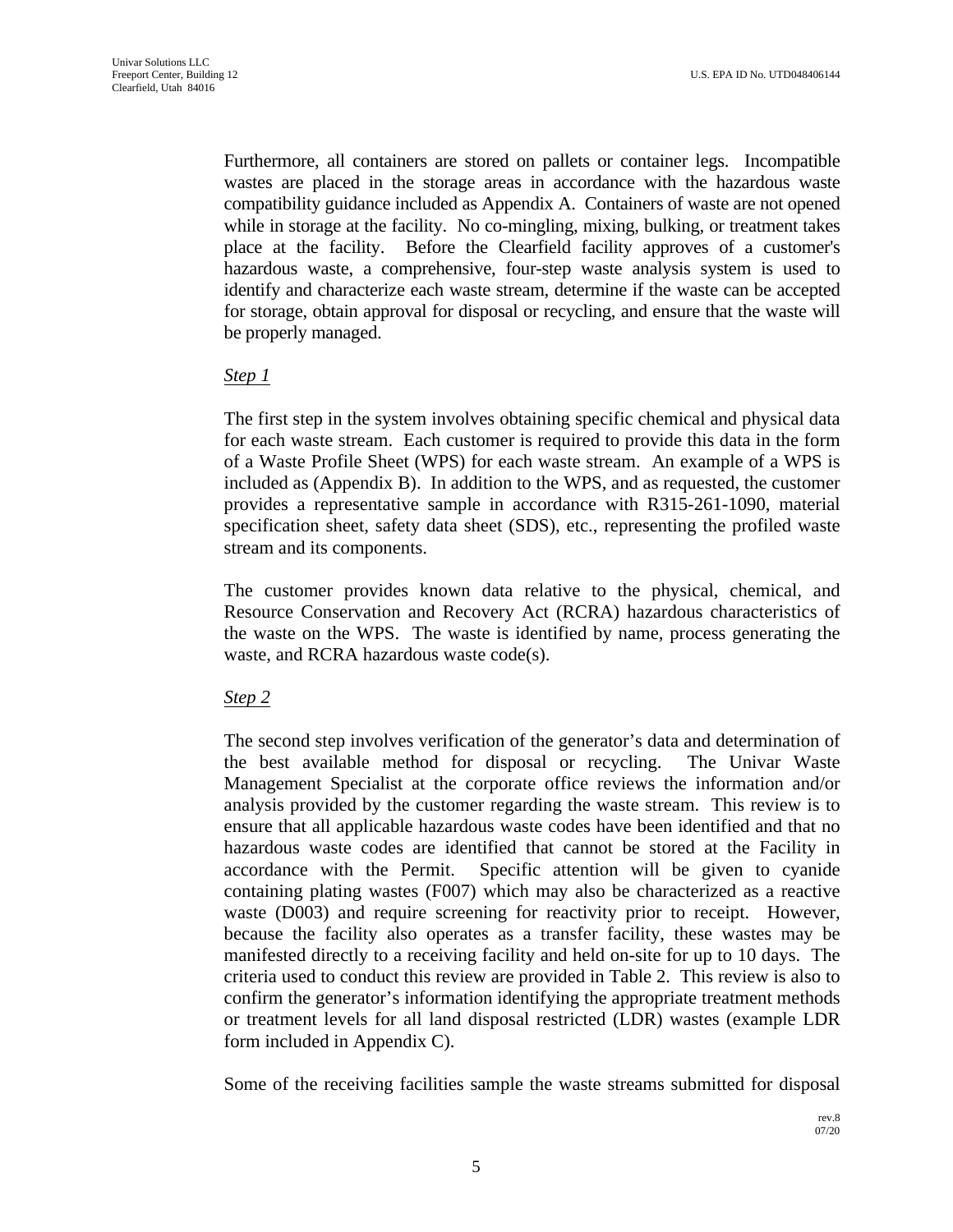to determine the best available method for disposal or recycling. This sample may be taken prior to approval of the waste for disposal or when the waste shipment arrives at the receiving facility. The receiving facility laboratory analyzes the physical and chemical composition of the waste to both confirm the profile information provided by the generator and to determine the most efficient and effective method for the disposal or recycling of the waste material. In general, the Facility does not receive a copy of the receiving facility's analytical data.

## *Step 3*

The third step is an acknowledgment by the selected waste management firm (which may be a TSDF or a reclamation facility) of the disposition of the waste. If they agree to accept the waste, an agreement is reached between Univar and the receiving facility, which identifies, among other things, the approved waste stream by reference to the specific WPS, specifies the method of disposal or recycling, and location of the receiving facility to which the waste is to be sent.

## *Step 4*

The fourth step of the waste approval process is the signing of a contract between Univar and the generator. This contract identifies, by WPS, the specific waste stream, which Univar agrees to transport to the receiving facility and specifies the location of the storage facility. Moreover, the contract specifies that if the waste is found to be non-conforming upon delivery to the waste management facility, the generator shall be liable for all reasonable expenses and charges that may be incurred. A waste is non-conforming if it does not match the description on the WPS or if it has constituents not identified in the WPS, which might increase the nature of the hazard or for which the receiving facility is not designed or permitted to manage.

The customer's waste streams are re-certified any time the waste changes significantly or the process generating the waste has changed. At a minimum, recertification will meet the requirements of the receiving facility's WAP and an updated version of the WPS will be submitted to Univar.

These are the steps that must be completed before a customer generated waste can be accepted for storage at the Facility. All of the aforementioned documents are kept permanently on electronic file for each customer generated waste stream that is accepted and stored. This includes the initial analysis and re-certification of each waste stream as required by the receiving facility's WAP. As such, they become a permanent part of the Facility RCRA Operating Record. Hard copies of these files are provided upon request.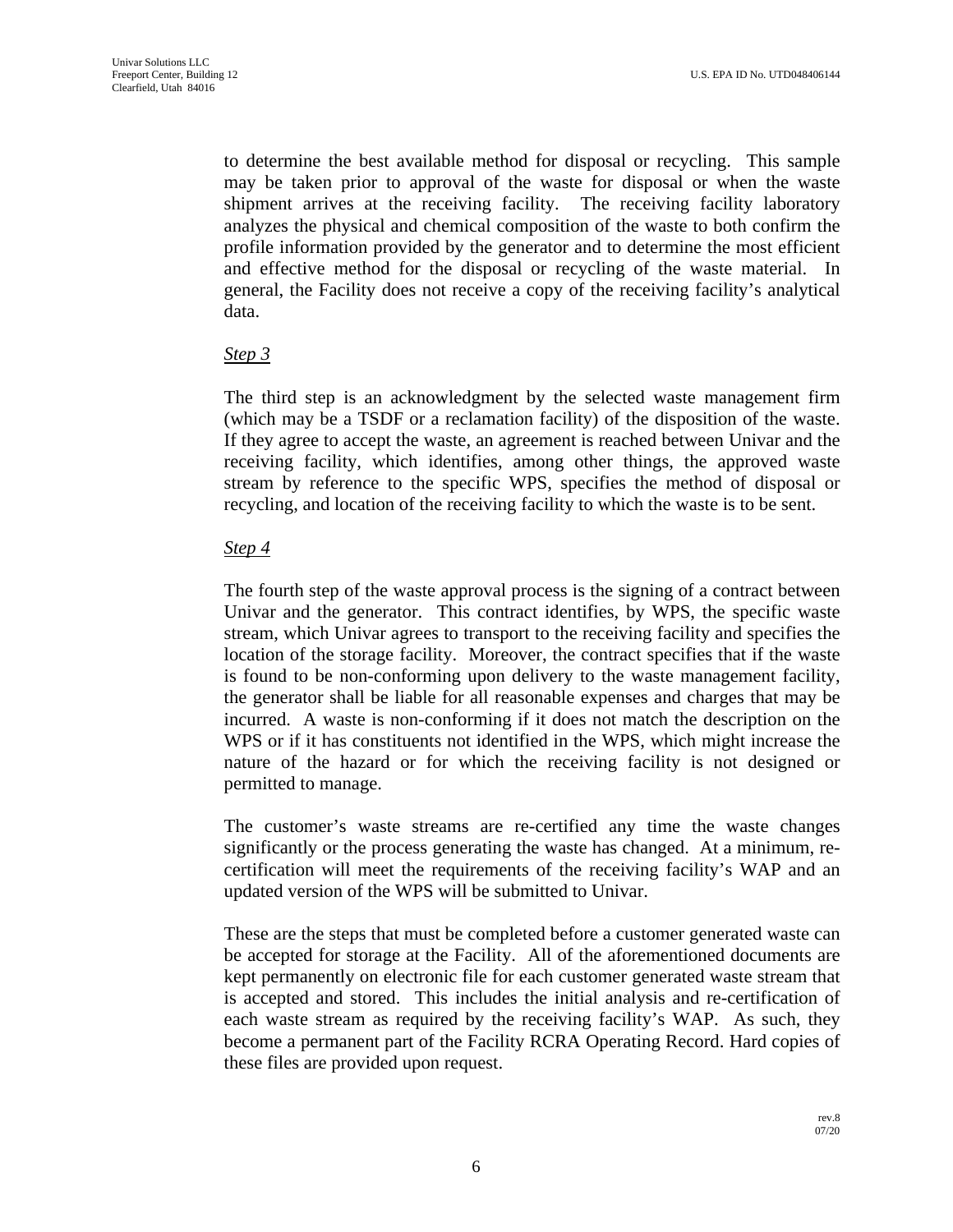### *1.3 Containerized Wastes*

Containers for wastes must be made of or lined with materials that will not react with, and are otherwise compatible with, the waste to be stored. Containers to be stored include portable containers that meet DOT requirements for the hazardous material in the container. The container types that may be received at the Facility and their materials of construction are identified in Attachment 9. Compatibility of container construction material and wastes to be stored in the container are verified prior to storage by comparing information collected during waste characterization with manufacturer's specifications and container usage data. Generators are responsible for proper packaging of wastes prior to transportation to the Facility. The Facility will not accept for transport any wastes not packaged in a chemically compatible container in good condition. Waste containers are always kept closed during storage. Containers are not opened, handled, or stored in a manner that may cause them to rupture or leak. If a container holding waste is not in good condition, or if it begins to leak, it will be placed in an approved overpack drum.

Incompatible wastes are not placed in the same container. Facility employees are trained in waste segregation when placing wastes within a specific storage area. An example of the training materials is included in Appendix A. Wastes that may be stored at the Facility are listed in Table 1. These hazardous wastes may contain free liquids; therefore, the permitted storage areas are designed for containers with free liquids.

The hazardous waste labels on the containers identify ignitable (D001), corrosive (D002), and potentially reactive cyanide-containing (D003) wastes. Facility personnel are instructed to keep acids and caustics stored separately and to keep all cyanide-containing wastes separate from the corrosives. Also, as a general rule, inorganic corrosive wastes are kept separate from the waste solvents.

Waste containers are adequately spaced for inspection and for access by personnel. Containers are stored with labels visible for inspection.

#### *1.4 Transfer-Only Wastes*

The Facility may also temporarily (ten days or less) hold wastes manifested to another facility in accordance with R315-263-12. This is referred to as transfer operations. There are no restrictions on waste codes or waste types for transfer operations. Manifested shipments of hazardous wastes that are stored at the Facility for a period of ten days or less (as a transfer) shall be segregated from the wastes that are stored at the CSU under this Permit. This location will be clearly marked and used for transfer wastes (10-day) only.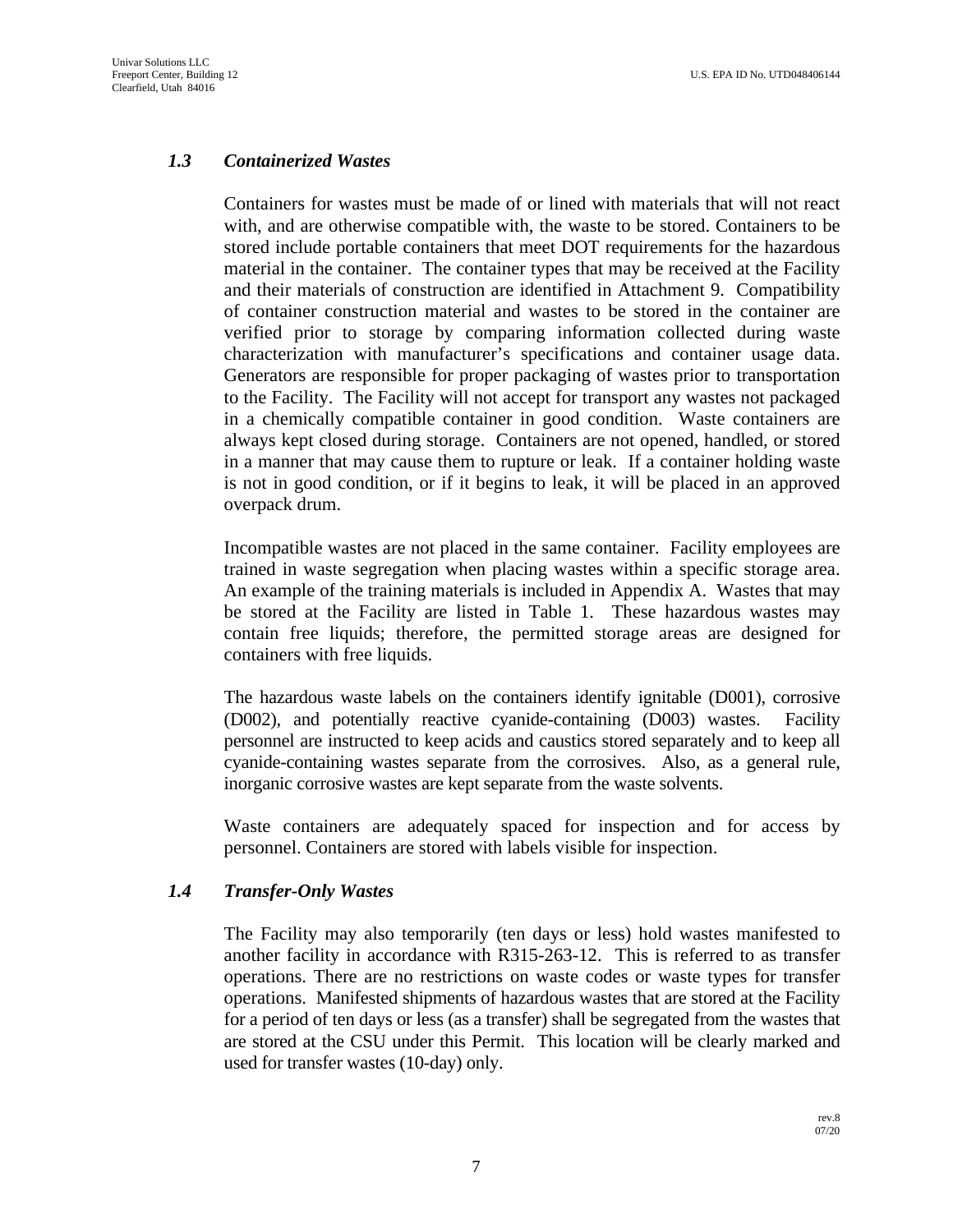# **2.0 WASTE ANALYSIS PLAN**

This WAP, which is used to ensure that sufficient information is available for the proper handling and storage of hazardous wastes, is described below.

Univar has a program to assist customers with the disposal or recycling of their chemical waste. The waste-handling program was developed by the Facility to ensure proper container management and involves joint agreements between the Facility and various permitted receiving facilities. The Facility assists with pick-up and transportation of customer containerized wastes for disposal or recycling at a permitted receiving facility.

Univar assists its customers in qualifying their hazardous waste streams for approval and acceptance at a select commercial waste receiving facility. Univar subsequently picks up and transports the customers' containerized wastes to the identified waste management facility. Containerized customer wastes are stored temporarily at the Facility until such time as a truck load quantity is accumulated and can effectively and efficiently be transported to the receiving facility.

This WAP for the Facility addresses three primary areas in detail:

- Pre-acceptance Procedure
- Pre-shipment Inspection
- Incoming Waste Inspection

## *Pre-acceptance Procedure*

The principal objectives of the pre-acceptance procedures are to characterize the waste, qualify it for acceptance, and to prepare a contractual agreement with the customer, Univar, and the waste management facility.

The customer is required to provide detailed information about each waste stream on a WPS. The WPS identifies the stream as a wastewater or non-wastewater for treatability group purposes. The customer is required to complete a WPS for each waste stream generated.

The customer, upon request, is required to provide a representative sample of the waste. It is the customer's responsibility to ensure that the sample collected and submitted for disposal or recycling is representative of the waste in accordance with R315-264-13(a). A WPS, which includes a generator's certification (refer to Appendix B for an example WPS), and sample, if requested, will be forwarded to the receiving facility. Mixed solvents and off-specification products may not be sampled because the material is similar in content to the original, on-specification material, but is merely inadequate quality for sale or commercial use.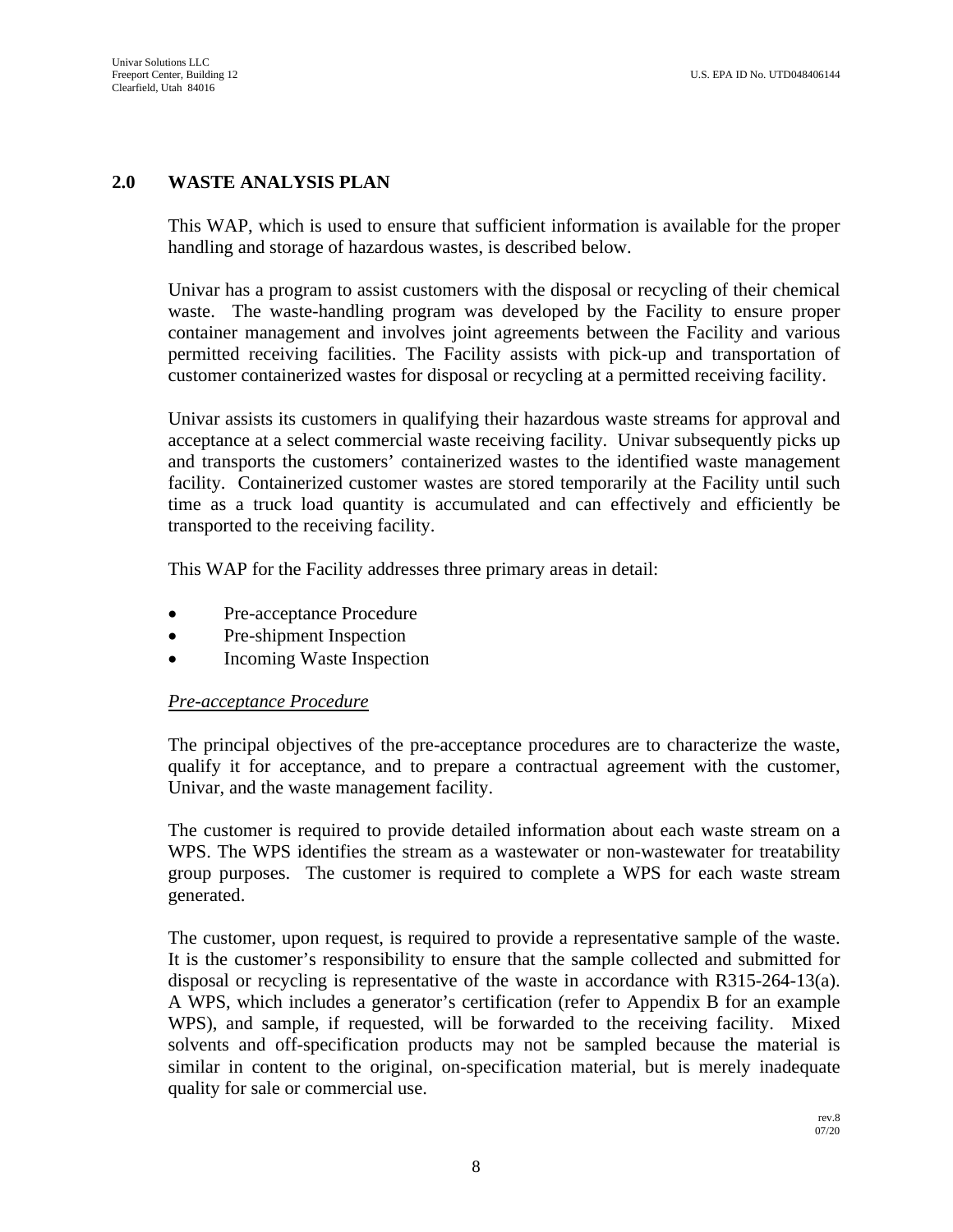The customer is required to notify the receiving facility of the applicability of the LDRs in accordance with R315-268. The permitted receiving facility will not accept the waste stream unless they have received, with the initial shipment of the waste, a one-time written notice from the generator in accordance with R315-268-7.

The waste management firm confirms the information provided on the WPS by the generator. The waste management firm's laboratory may perform selected additional analysis as may be necessary to confirm the appropriateness and cost of the specified method of disposal. If the waste stream is characteristic of the WPS and the waste management firm accepts the waste for disposal or recycling, an agreement is reached between the Facility and the waste management facility, which identifies the approved waste stream by reference to the specific WPS, specifies the method of disposal or recycling and the location of the disposal facility to which the waste is to be sent.

After approval by the receiving facility, an agreement is signed between Univar and the generator. The customer is informed that RCRA regulations require a re-analysis whenever a waste is reasoned to be different than previously offered. The customer is also informed that they are liable for costs, transportation, handling, and analysis if, upon arrival at the receiving facility, the waste is not as listed on the manifest and container labels. This procedure is applicable to each waste stream that a customer offers.

## *Pre-shipment Inspection*

Prior to scheduling a pick-up of customer waste, the customer's information is checked to verify that the waste stream has been qualified for acceptance. At this time, it is also verified if any waste streams are covered by LDRs, and if the appropriate one-time notification has been submitted to the receiving facility. The customer is required to complete forms that identify the wastes as restricted and confirm if the waste has been or must be treated to comply with applicable performance standards.

At the time of pick-up from the customer's facility, the driver will inspect and verify that the lot of waste is properly labeled and containers are all intact, and that the required forms are included. An example driver's checklist used for the pre-shipment inspection is included in Appendix D.

## *Incoming Waste Inspection*

A Facility representative will inspect all incoming shipments of waste. The representative will utilize the manifest accompanying the shipment to verify the following points:

• The drums are counted to verify the number shown on the manifest.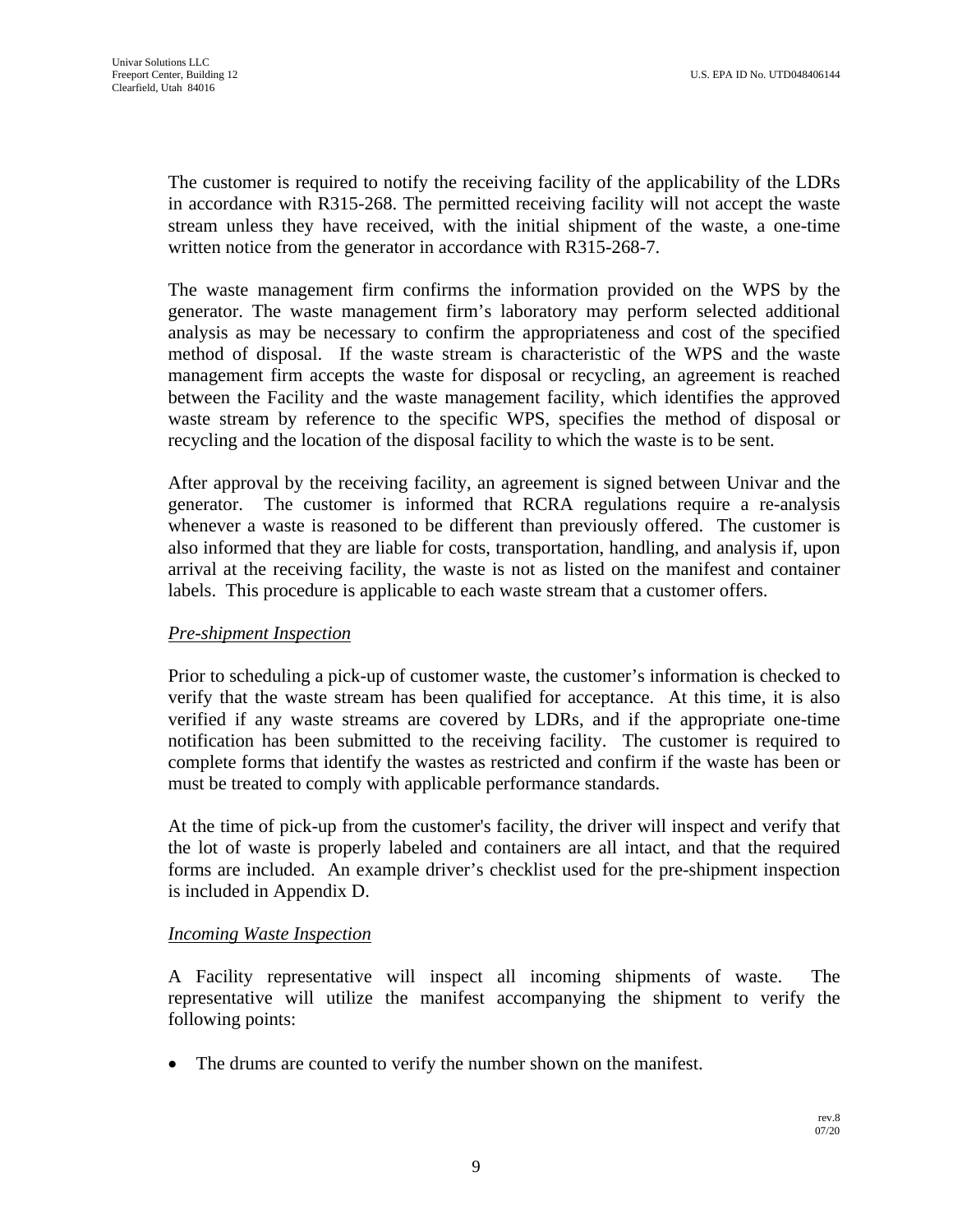- The drums are inspected to ensure that they are physically sound, tightly closed, and are not bulging or showing evidence of any recent physical damage.
- The drum labels are checked against the waste manifest. The manifest is checked for the generator's signature and the proper DOT shipping data.
- The representative will confirm that one-time LDR notification forms have been completed for the initial shipment of wastes.

Any significant discrepancy between the shipment, the manifest, or the WPS will be noted in writing on the manifest. The Facility will immediately contact the customer representative listed on the WPS. If a significant discrepancy cannot be reconciled with the customer within 15 calendar days, or if an un-manifested waste is received, the Utah Department of Environmental Quality (DEQ) will be notified of our attempt to resolve the matter and will be forwarded a copy of the manifest, along with an explanation of the manifest discrepancy. In this instance, the waste shipment would be returned to the customer.

A Facility representative will note the reactive properties of each lot of wastes as a basis for segregating the wastes. Facility personnel are trained to keep acids and caustics separate from each other and to keep cyanide wastes separate from corrosives. Wastes are further segregated in the storage areas in accordance with the Facility's waste segregation guide (refer to Appendix A).

## *2.1 Parameters and Rationale*

The most extensive analytical evaluations of wastes are conducted by the receiving facility's laboratory. The qualifying of confirmatory testing is done primarily for five reasons:

- To confirm the accuracy of the information provided on the WPS
- To confirm the accuracy of the declared RCRA hazardous waste code (WPS)
- To establish the most effective waste management alternative
- To establish the safest container/shipment handling methods
- To establish potential LDRs for the waste

A list of parameters chosen for analysis and an explanation of the rationale for their selection are given in Table 3.

## *2.2 Test Methods*

The analytical methods that may be employed to test for the parameters listed in this plan are provided in Table 3.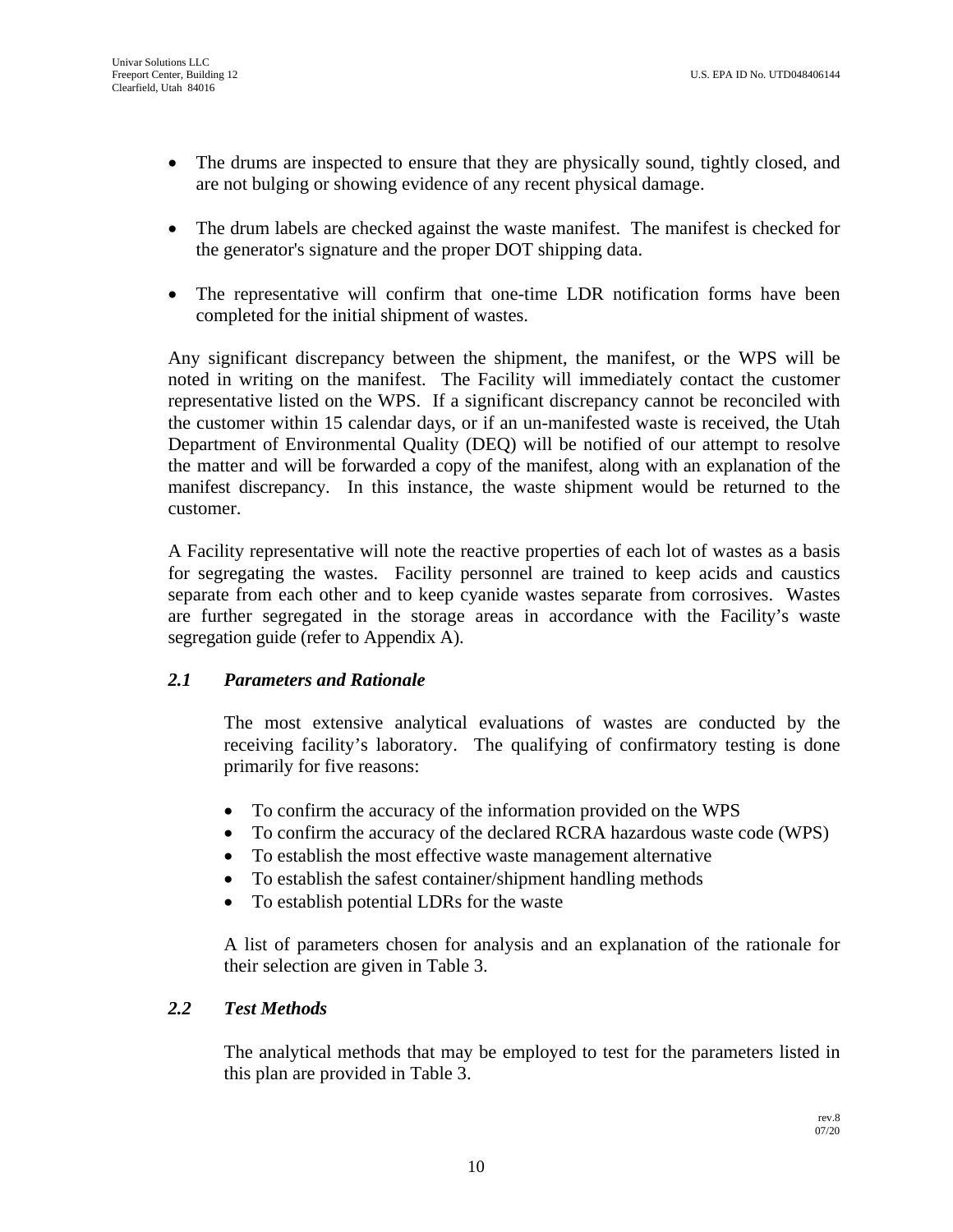### *2.3 Sampling Methods*

The method used to obtain a representative sample of the material to be analyzed shall be the appropriate method from R315-261-1090 or an equivalent approved method.

For customer generated wastes, the sampling method used to obtain a representative sample is specified by the generator. The customer certifies that the sample offered is representative of the waste generated. From a sample collection standpoint the waste types are described as free flowing liquids, multiphase liquids, sludges, and solids.

The Facility provides assistance if asked by a customer about required sampling methods. The generator is directed to SW-846, which contains the sampling methods required by the U.S. Environmental Protection Agency (EPA), including the appropriate sample preservatives and preservation procedures.

## *2.4 Frequency of Analyses*

#### 2.4.1 Univar Generated Wastes

If a Univar generated material is determined to be a regulated hazardous waste, the Facility applies knowledge of the hazard characteristics of the waste based on the materials and the processes used, each time a waste is generated. In the absence of sufficient generator knowledge, a sample is collected from wastes generated by Univar and sent to an off-site Utah certified laboratory for analysis.

#### 2.4.1 Customer Generated Wastes

#### *Pre-Acceptance and Re-certification Analyses*

The receiving facility may require sampling and analysis of the waste stream prior to acceptance of the waste. The generator will be responsible for sampling and analyzing each waste stream. In other cases, the waste shipment is sampled upon arrival at the receiving facility. In general, the Facility does not receive a copy of the receiving facility's analytical data.

Each waste stream will be re-certified any time the waste changes significantly or the process generating the waste has changed. The customer is required to notify the Facility of any change in either the process or raw materials.

The intent of this WAP is to verify (or correct) information provided on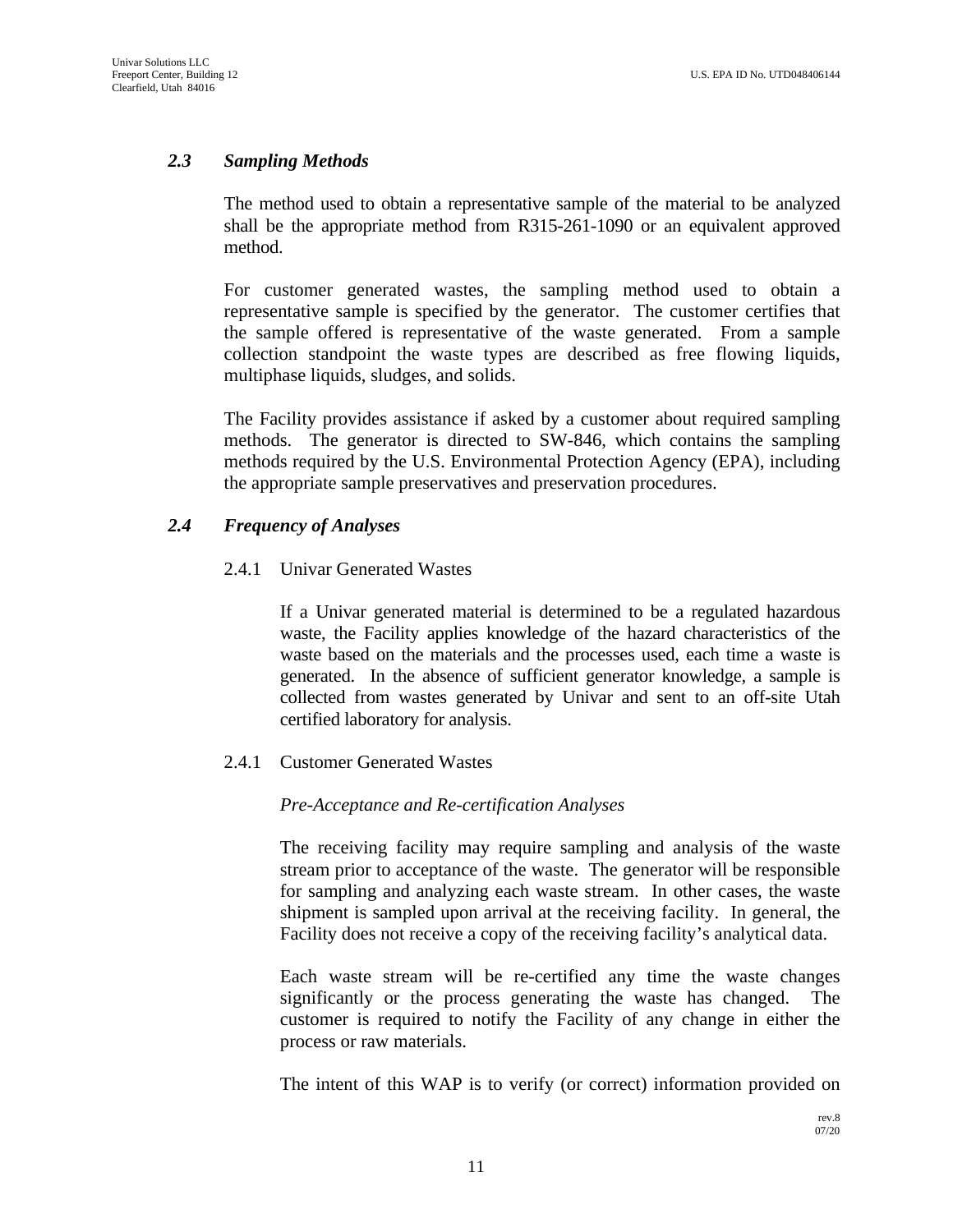the WPS or equivalent analytical report.

#### *2.5 Additional Requirements for Wastes Generated Off-Site*

Each waste shipment is inspected as it is received at the Facility as described in the *Pre-Acceptance Procedures* above. The hazardous waste manifest is checked for the generator's signature, the DOT shipping data, the identification of the waste, and the total quantity of the shipment. The containers are counted to verify the quantity on the manifest. The waste labels are checked to ensure that they are completely and correctly filled out and that they refer to the correct manifest.

If there is a discrepancy between the waste shipment and the accompanying hazardous waste manifest, it is noted in writing on the waste manifest. If the discrepancy cannot be reconciled with the customer within 15 days, the Utah DEQ will be notified of the facility's attempt to resolve the matter, and will be sent a copy of the manifest along with an explanation of the manifest discrepancy. If the discrepancy cannot be resolved, the waste is returned to the customer.

A RCRA Operating Log is maintained electronically to track each waste shipment received at the Facility. The description and quantity of each hazardous waste received are recorded. Each customer manifest number is recorded on the operating log. An example of the record is included in Appendix E. Waste analysis and other related documents (e.g., re-certification) are kept in an electronic customer file. Hard copies of these files can be provided upon request.

The following wastes are prohibited:

- Water Reactive Materials **that exhibit the characteristics in** R315-261-  $23(a)(2)-(4)$
- Pyrophoric Materials (defined as DOT Division 4.2(1))
- Division 1.1 and 1.2 Explosives
- Shock Sensitive Materials
- Radioactive or nuclear waste material that do not meet one or more of the exemptions listed in R313-19-13
- Dioxin-containing waste (F020, F021, F022, F023, F026, F027, and F028)
- D003 Reactive waste
- Infectious waste
- Liquid PCB containing waste

The Facility will not perform routine sampling and analysis of secured waste containers upon arrival at the Facility. Sampling and analysis of containers of waste temporarily stored at the Facility is not necessary to meet the requirements of R315-264-13(c) for the following reasons: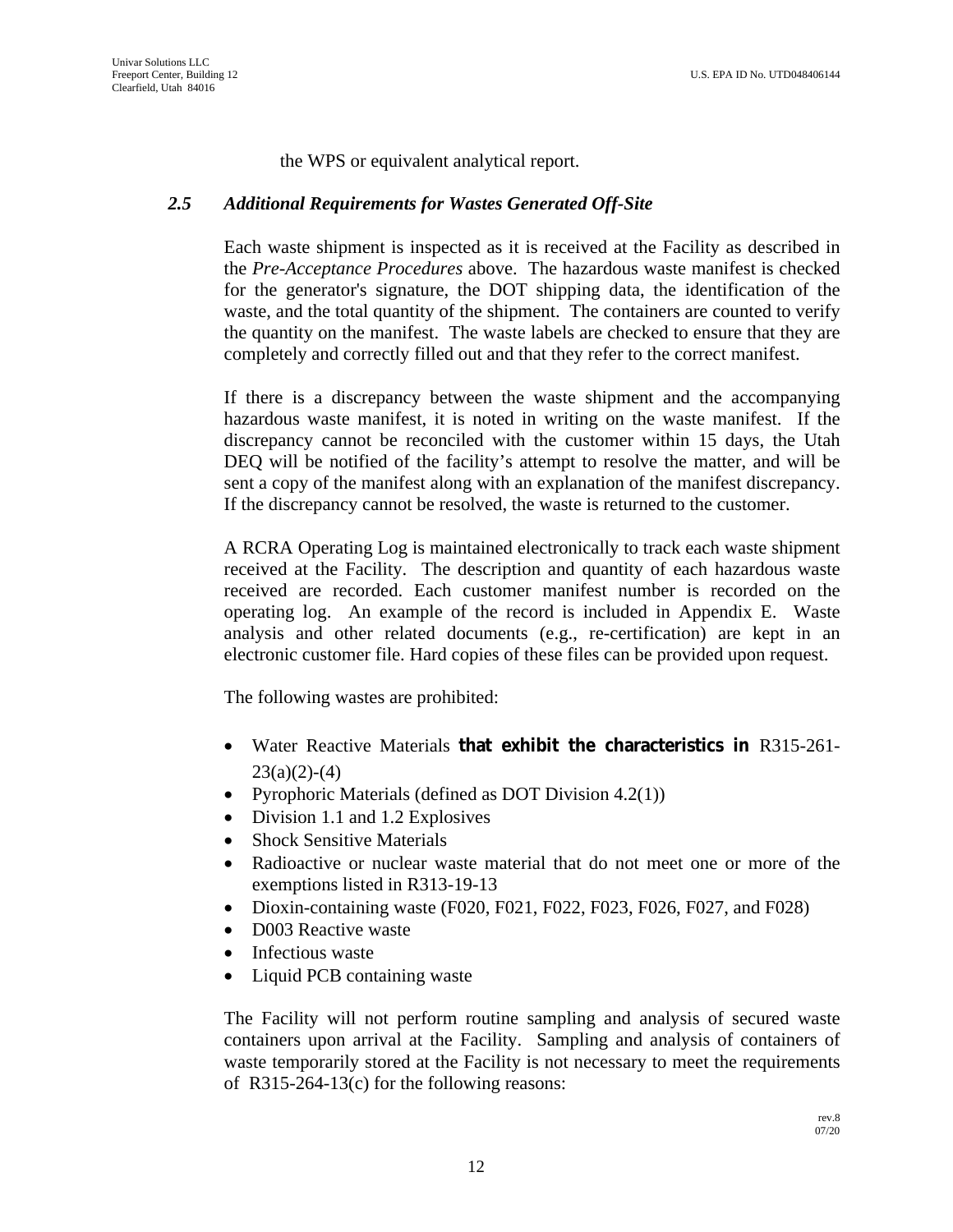- Extensive information regarding the nature of the waste is obtained at the time the waste profile is developed.
- Additional information regarding the waste characteristics is determined during the waste acceptance process performed by the receiving facility. This step of the process frequently includes representative waste sampling and analysis in accordance with the requirements of the receiving facility's WAP.
- No waste is shipped from a generator's facility to Univar until it has been approved for acceptance by a designated receiving facility; written agreements are in place between the generator, Univar, and the receiving facility.
- Waste shipments are inspected before they are transported from the generator's facility to ensure that the information provided on the container markings and DOT label, as well as the container type and number, match the manifest, the Univar's waste profile, and sales order for that shipment. Discrepancies are resolved before the shipment leaves the generator's facility.
- Waste shipments are inspected upon arrival at Facility to again verify that the shipment information indicated by container markings and labeling, as well as the number and type of containers on the shipment, match the waste manifest, Facility's waste profile, and sales order. Discrepancies must be resolved with the generator before the waste is placed into storage. If a discrepancy cannot be resolved at this point, the shipment is rejected and is returned to the generator.
- A further description of the waste acceptance screening procedure is included in this WAP in Section 2.0.
- Waste containers will not be opened at the Facility during normal operations. The only exception would be the transfer of waste from a marginal or leaking container to an overpack drum or other suitable container to prevent a spill.
- The secured containers of waste are segregated among the permitted storage areas based on the known hazards of the waste as indicated by Univar's waste profile information, and further identified by the Facility's waste segregation guide. Waste segregation procedures are described in the WAP.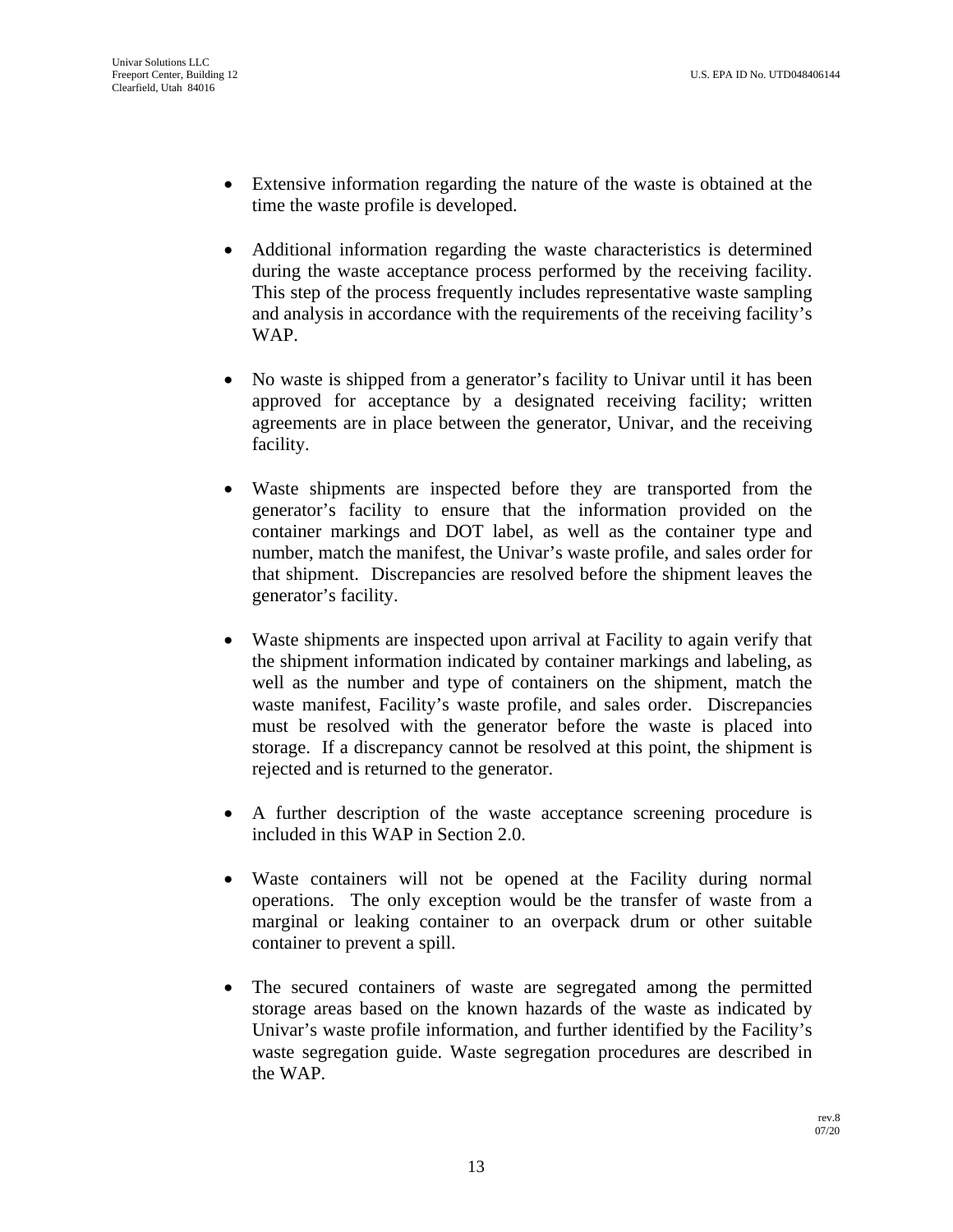- Facility personnel conduct documented inspections of all containers in storage on a weekly basis. Informal checks of the warehouse storage areas are performed much more frequently, assuring that potential leaks or other problems are detected before they can become serious incidents.
- Waste containers in storage at the Facility are forwarded to their designated receiving facility for recycling, treatment, or disposal at the earliest practical time as transportation logistics and business considerations allow.

#### *2.6 Additional Requirements for Ignitable, Reactive, or Incompatible Wastes*

The Facility takes precautions to prevent accidental ignition or reaction of ignitable or reactive waste. This waste is separated and protected from sources of ignition or reaction including but not limited to: open flames, smoking, cutting and welding, hot surfaces, frictional heat, sparks (static, electrical, or mechanical), spontaneous ignition (e.g., from heat-producing chemical reactions), and radiant heat. Smoking is not permitted in the areas and "No Smoking" signs are conspicuously posted. The ignitable waste storage areas satisfy RCRA requirements for storage of flammable and combustible liquids.

Containers of hazardous wastes that are incompatible with each other are segregated in accordance with the Facility's waste segregation procedures (refer to Appendix A). The waste containers stored in the container storage unit (CSU) are further separated by either a 2 or 4-inch high curb and 30 inches or more of aisle space. The basis for segregating the wastes is the known properties of the waste and the process from which they come. This is supplemented by the data that is supplied by the generator on the WPS. This is confirmed by the preacceptance analysis that is conducted on the waste samples by the generator.

No mixing of off-site generated hazardous wastes from different generators or different waste streams, or opening of off-site generated waste containers is done by this Facility. Incompatible on-site generated wastes are not mixed or placed in the same container.

## *2.7 Managing Waste Profiles Electronically*

The Facility manages all waste profiles electronically in accordance with the Uniform Electronic Transactions Act (UCA 46-4). The Facility will create and maintain reliable and accurate electronic records with a system that supports electronic records management. Electronic records are simply records in electronic format rather than having been printed or written onto paper. The waste profiles are managed in accordance with the Facility's recordkeeping policy and procedure. The electronic profiles will be accessible by the facility manager,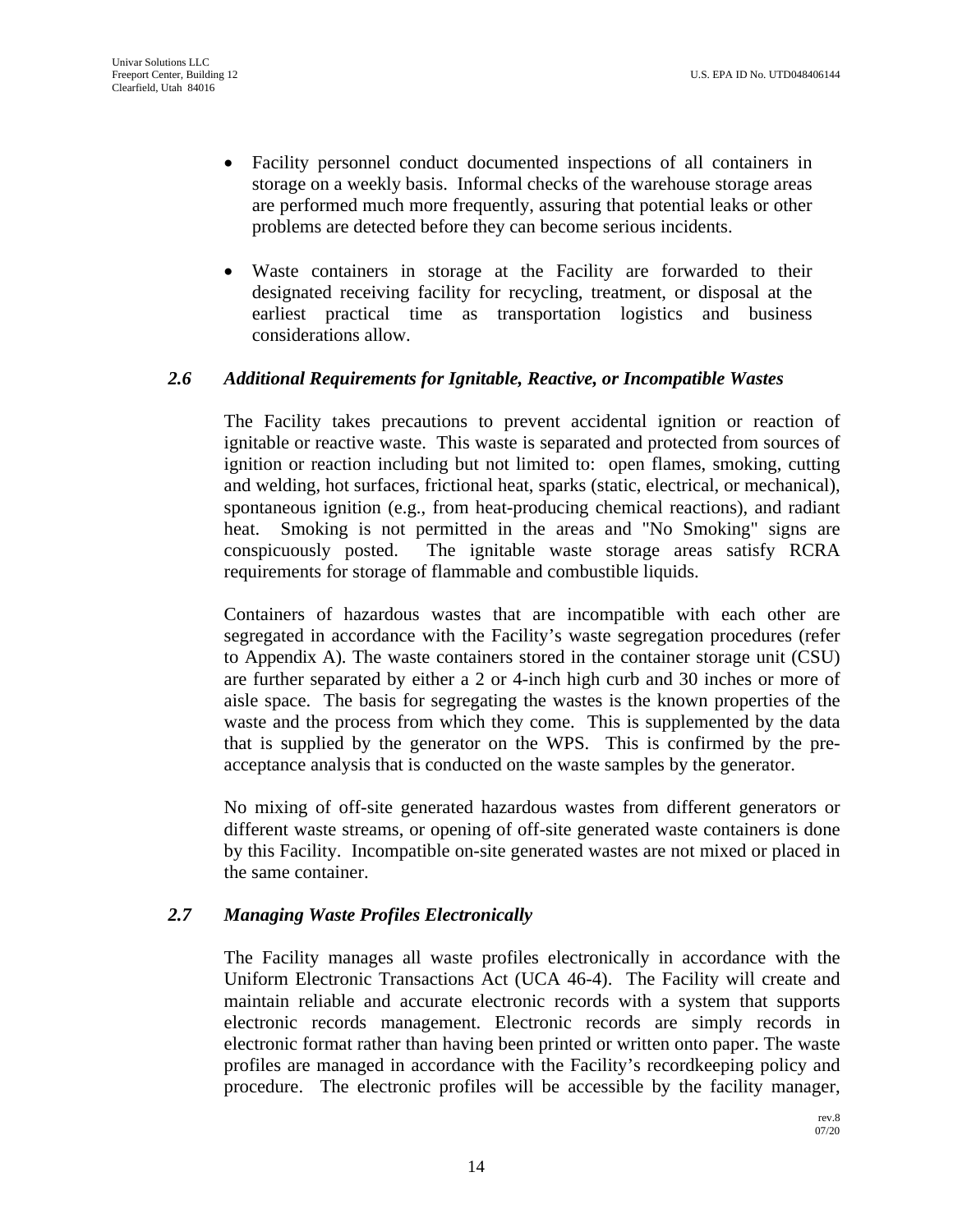supervisor, and inventory control coordinator. Backup access will be provided by customer service representatives at the Facility. In addition, 24 hour access to the electronic profiles will be provided by Univar's emergency response center at 1- 855-639-3648.

Each customer is required to provide data in the form of a WPS for each waste stream. This WPS for each waste stream is maintained electronically until it is recertified or any other changes are necessary. At that time, the outdated WPS is deleted and the new WPS is maintained until further revision is necessary. The WPSs will include the generator's certification in the form of an electronic signature. The Facility is responsible for ensuring that WPSs are maintained onsite. The WPS will be saved in a customer file on the hard drive with shared access. Each WPS will be a "read only" file.

An electronic recordkeeping system will be maintained so that it is adequate to collect, organize, and categorize records, and facilitate the preservation, retrieval, use, and disposition of records.

# **3.0 WASTE ANALYSIS REQUIREMENTS PERTAINING TO LAND DISPOSAL RESTRICTIONS**

Waste that is restricted from land disposal will not be accepted for storage, unless the initial shipment of the waste is accompanied by the proper LDR notification form.

## *3.1 Waste Analysis*

The hazardous wastes stored at this Facility are listed in Table 1. The Facility stores wastes that are generated off-site by generators and have been pre-qualified for acceptance by a permitted final destination facility. Each waste stream is profiled or characterized for its specific chemical or physical properties. This information is provided by the generator and includes the treatability group, and if applicable, the subcategory within a treatability group.

## 3.1.1 Spent Solvent and Dioxin Wastes

F001 to F005 spent solvent wastes that are restricted from land disposal are identified by the generator during the pre-acceptance process, and the information is confirmed by the ultimate receiving facility. The initial shipment of these wastes is accompanied by the proper LDR notification form, which indicates treatment standards. Containers are marked with the initial date of storage, and may not be stored at the Facility for more than one year.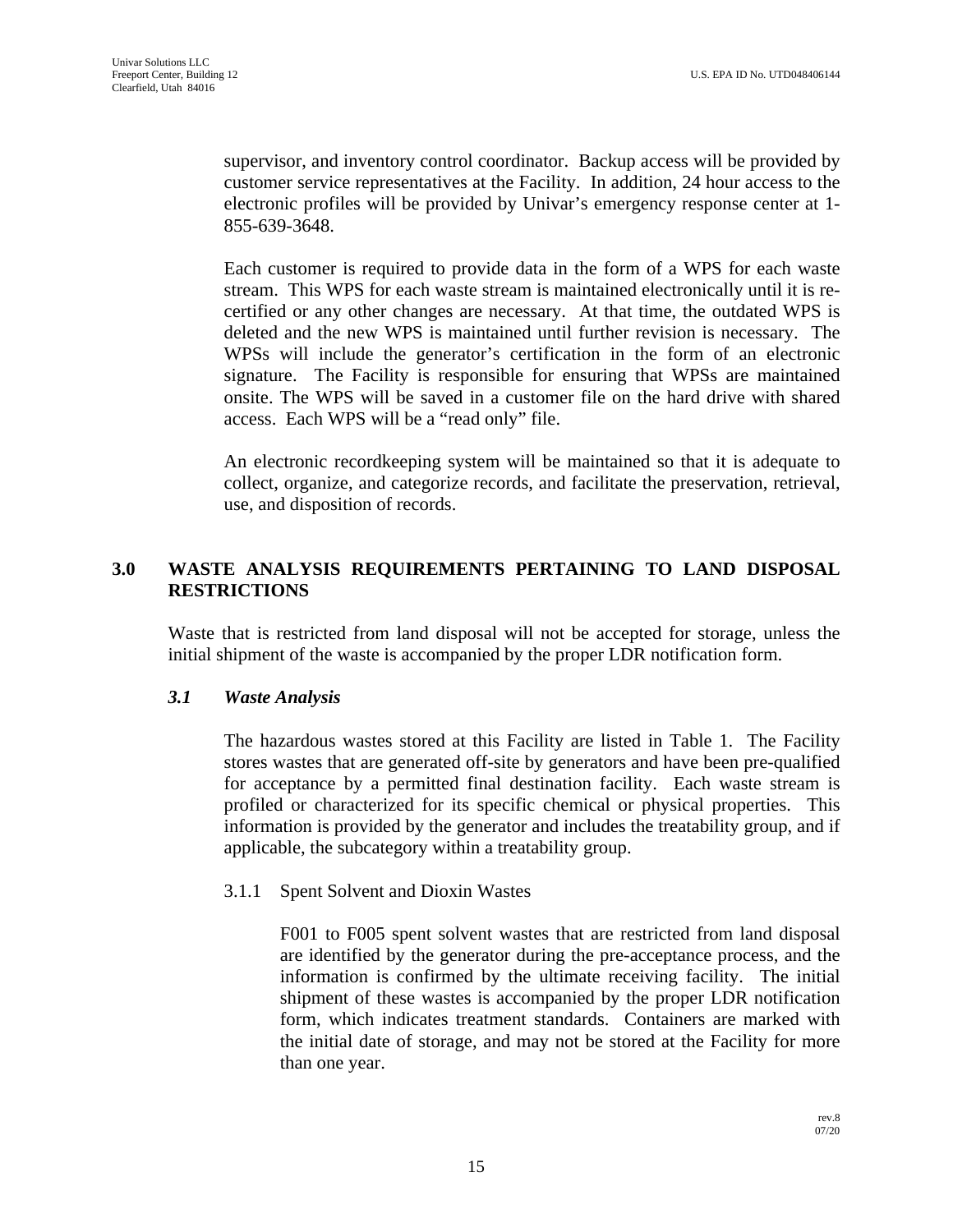Dioxin-containing wastes, identified by EPA waste codes F020, F021, F022, F023, F026, and F027 wastes in R315-261-31 are not accepted at this Facility.

3.1.2 Listed Wastes

Listed wastes are identified by the generator and confirmed by the receiving facility. The proper LDR one-time notification form accompanies the initial shipment of these wastes.

3.1.3 Characteristic Wastes

Characteristic wastes are identified by the generator and confirmed by the ultimate receiving facility. The proper LDR one-time notification form accompanies the initial shipment of these wastes.

3.1.4 Lab Packs

No treatment or disposal of Lab Packs takes place at the Facility. Any Lab Packs accepted for storage must be accompanied by an inventory sheet that lists each container, size of container, and identification of the contents of each container. The initial shipment must be accompanied by the proper LDR one-time notification form.

3.1.5 Contaminated Debris

Hazardous debris accepted by the Facility for storage will be containerized and will be stored as hazardous waste under the requirements of the RCRA Part B storage permit. The proper LDR one-time notification form shall be submitted to Univar with the initial shipment of these wastes.

3.1.6 Waste Mixtures and Wastes with Overlapping Requirements

Waste mixtures and wastes carrying multiple waste codes must be characterized and compositions identified by the generator on a WPS before the material will be accepted for storage by the Facility. The proper LDR one-time notification form accompanies the initial shipment of these wastes.

3.1.7 Dilution and Aggregation of Wastes

The Facility does not dilute or aggregate hazardous wastes.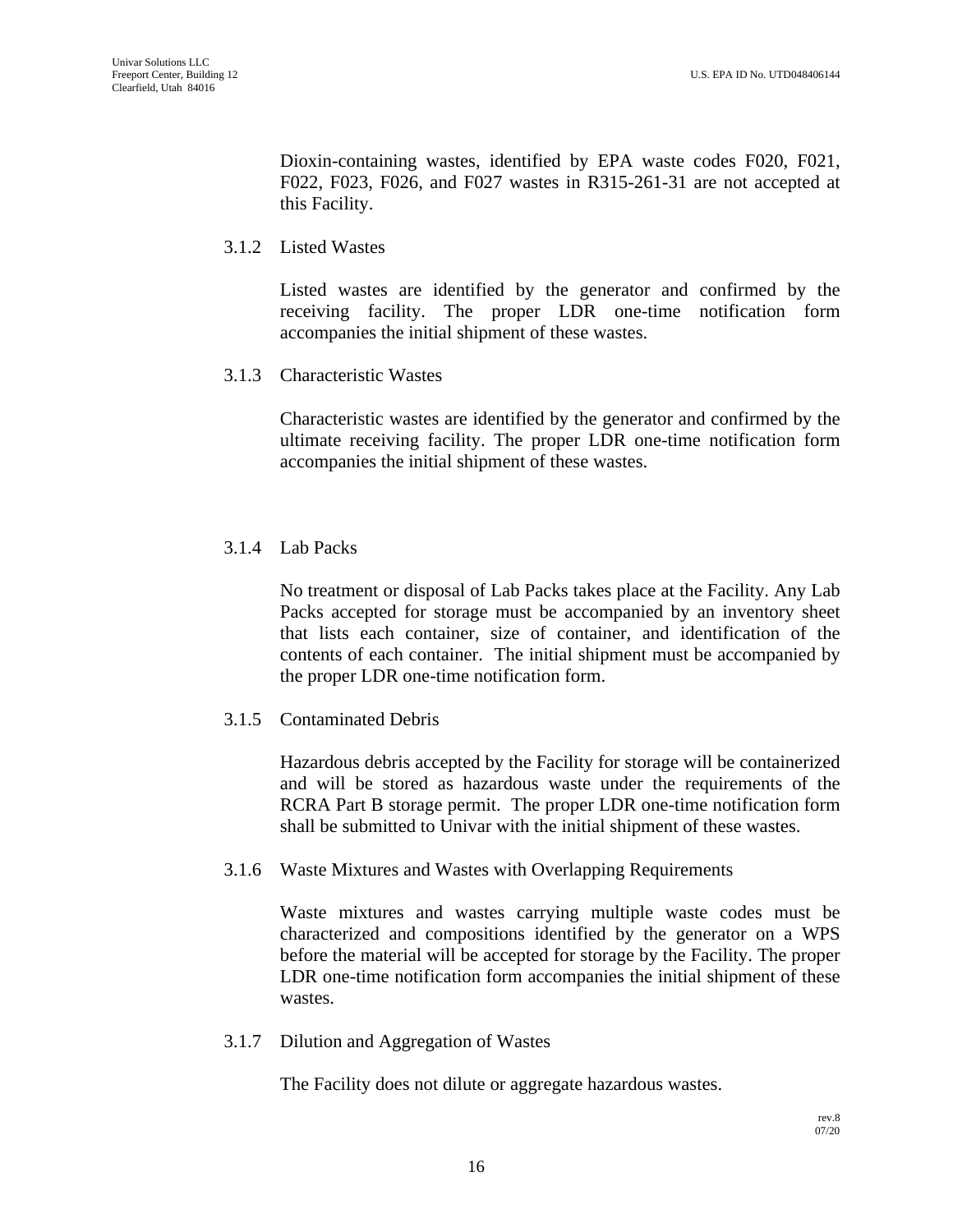### *3.2 Notification, Certification, and Recordkeeping Requirements*

Applicable LDR one-time written notifications from generators must accompany each initial hazardous waste shipment to the Facility. Applicable certifications from generators must accompany affected hazardous waste shipments to the Facility. Facility personnel will review the proper documentation prior to accepting the waste for storage.

3.2.1 Retention of Generator Notices and Certifications

With the initial shipment of hazardous wastes, LDR notices and certifications, as indicated in Section 3.2 must be submitted by the original generator of the waste. LDR notices and certifications will be reviewed by the Facility and the notices and certifications will be retained in the Facility RCRA Operating Record.

3.2.2 Wastes Shipped to Subtitle C Facilities

All restricted waste accepted at this Facility for storage will be shipped off-site to a permitted RCRA Subtitle C hazardous waste facility. When such waste is shipped initially, the Facility will submit notifications and certifications in compliance with the notice and certification requirements applicable to generators under R315-268-7(b)(5). Each initial shipment of waste that is transported off-site to a RCRA permitted Subtitle C hazardous waste facility will include a written notification and certification that the waste either meets or does not meet the land disposal restriction standards.

3.2.3 Subtitle D Wastes (non-hazardous wastes)

No waste will be treated at the Facility to remove hazardous characteristics for the purpose of meeting Land Disposal Restriction standards.

The Facility shall comply with applicable Utah Solid Waste Rules R315- 301, 315 and 316, and other applicable rules, for on-site generated Subtitle D wastes, or any off-site generated Subtitle D wastes that will be stored prior to being transported to a Subtitle C or Subtitle D facility, in lieu of being transferred from the Facility within ten days.

3.2.4 Recyclable Materials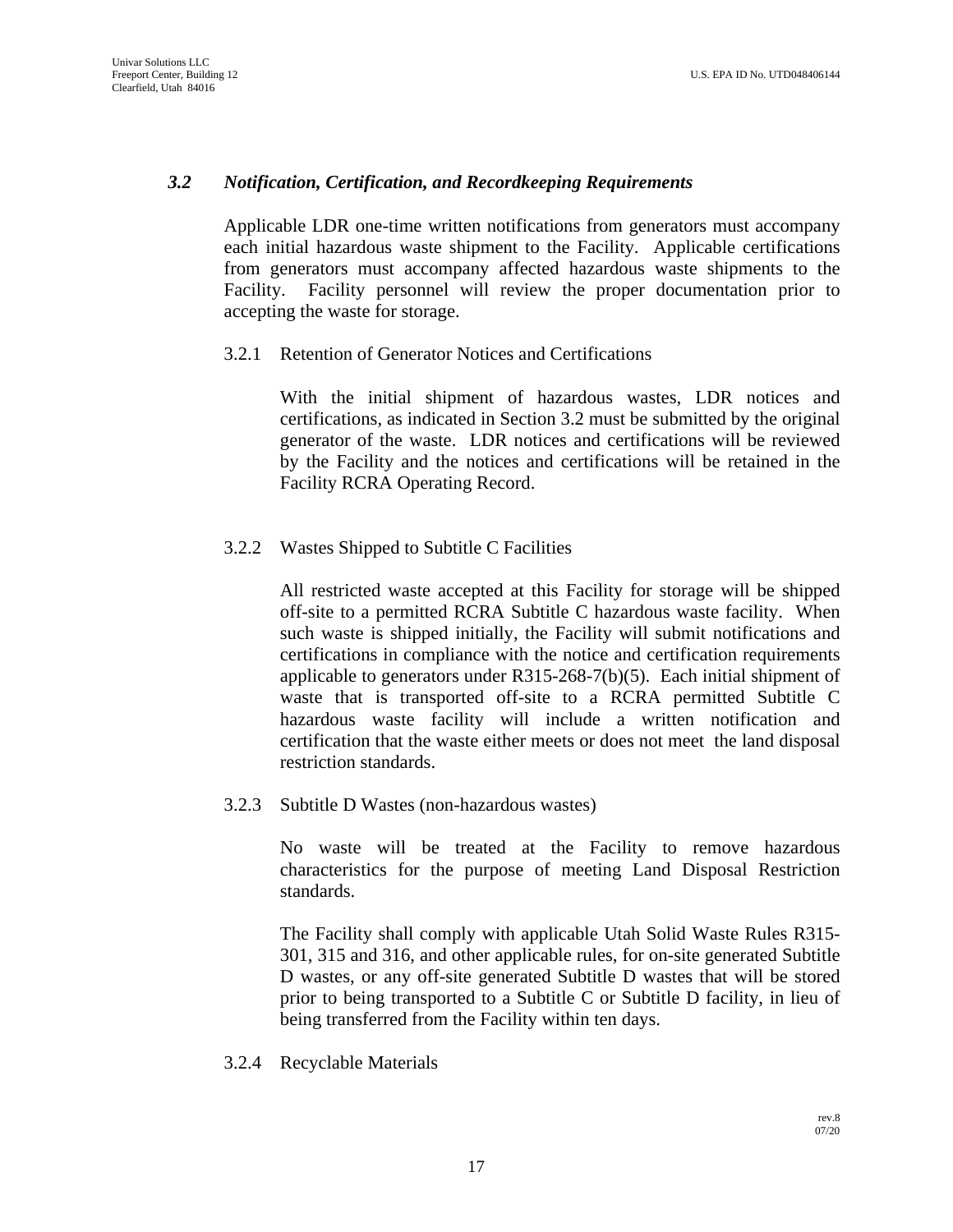No wastes are used at the Facility in a manner constituting disposal.

The Facility shall comply with the intermediate facility requirements of  $R315-261-4(a)(24)(vi)$ , as applicable, for any off-site generated hazardous secondary materials (HSM) being stored for customers prior to being transported to a designated reclamation facility. Any HSM that is present at the facility for more than 10 days, as outlined in R315-261-4(a)(24)(ii) is subject to all applicable requirements in R315-261-4(a)(24)(vi).

The Facility shall not receive for storage, or transfer, any HSM that is not packaged according to applicable Department of Transportation regulations at 49 CFR parts 173, 178, and 179 while in transport.

The Facility shall send the required notifications under R315-260-42(a) if it elects to store HSM as an intermediate facility, for such materials destined for reclamation.

3.2.5 Recordkeeping

Waste that is received at the Facility from customers must be accompanied by the proper notifications and certifications by the generator. This documentation will be reviewed by Facility personnel and will be maintained as part of the Facility's RCRA Operating Record until closure of the Facility, in accordance with the recordkeeping requirements of R315-264-73.

## *3.3 Requirements Pertaining to the Storage of Restricted Wastes*

Hazardous wastes that are restricted from land disposal will be stored in containers in the permitted hazardous waste CSU. Storage of restricted wastes will be for the sole purpose of accumulating sufficient quantities for efficient and economic shipment to permitted TSDFs. Restricted wastes will not be stored for longer than one year.

3.3.1 Restricted Wastes Stored in Containers

Containers of restricted wastes will be clearly marked to identify the contents, and to note the date on which accumulation began for the generator.

3.3.2 Storage of Liquid PCB Wastes

No liquid PCB or PCB-containing wastes will be stored at this Facility. PCB lamp ballasts may be transferred under ten day rules.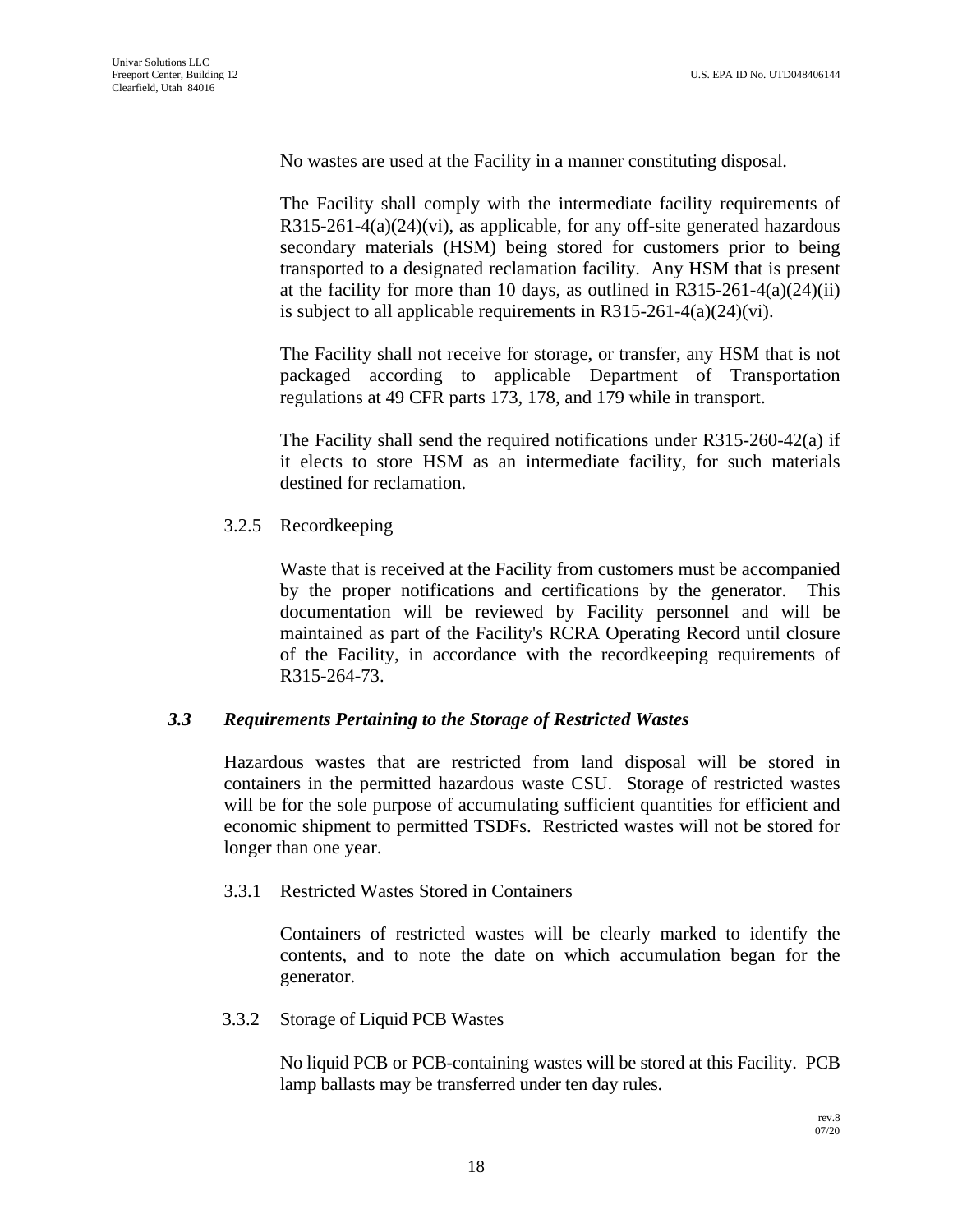# *3.4 Exemptions, Extensions, and Variances to Land Disposal Restrictions*

No exemptions, extensions, or variances to land disposal restrictions are requested for this Facility.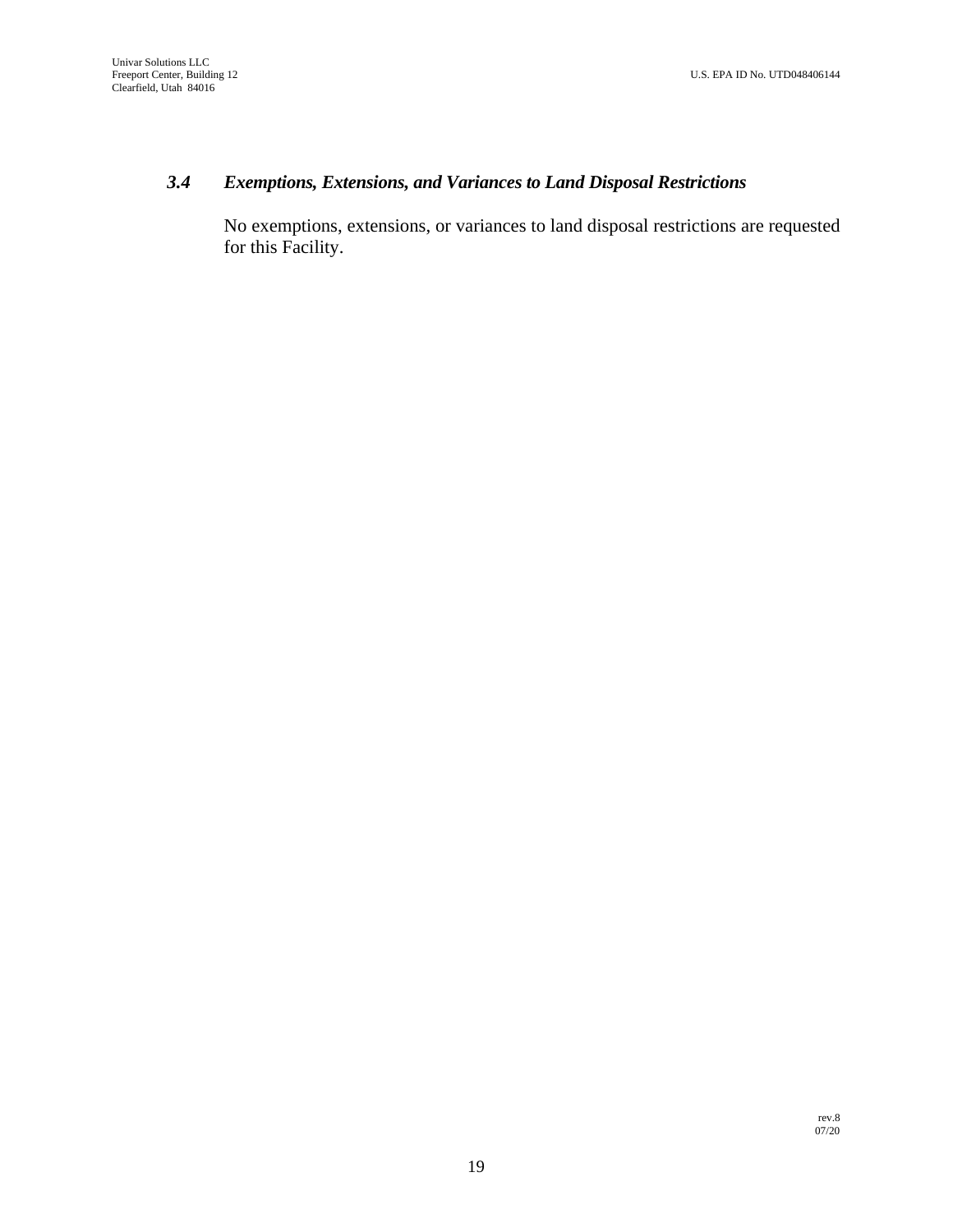# **APPENDIX A**

# **WASTE SEGREGATION GUIDE**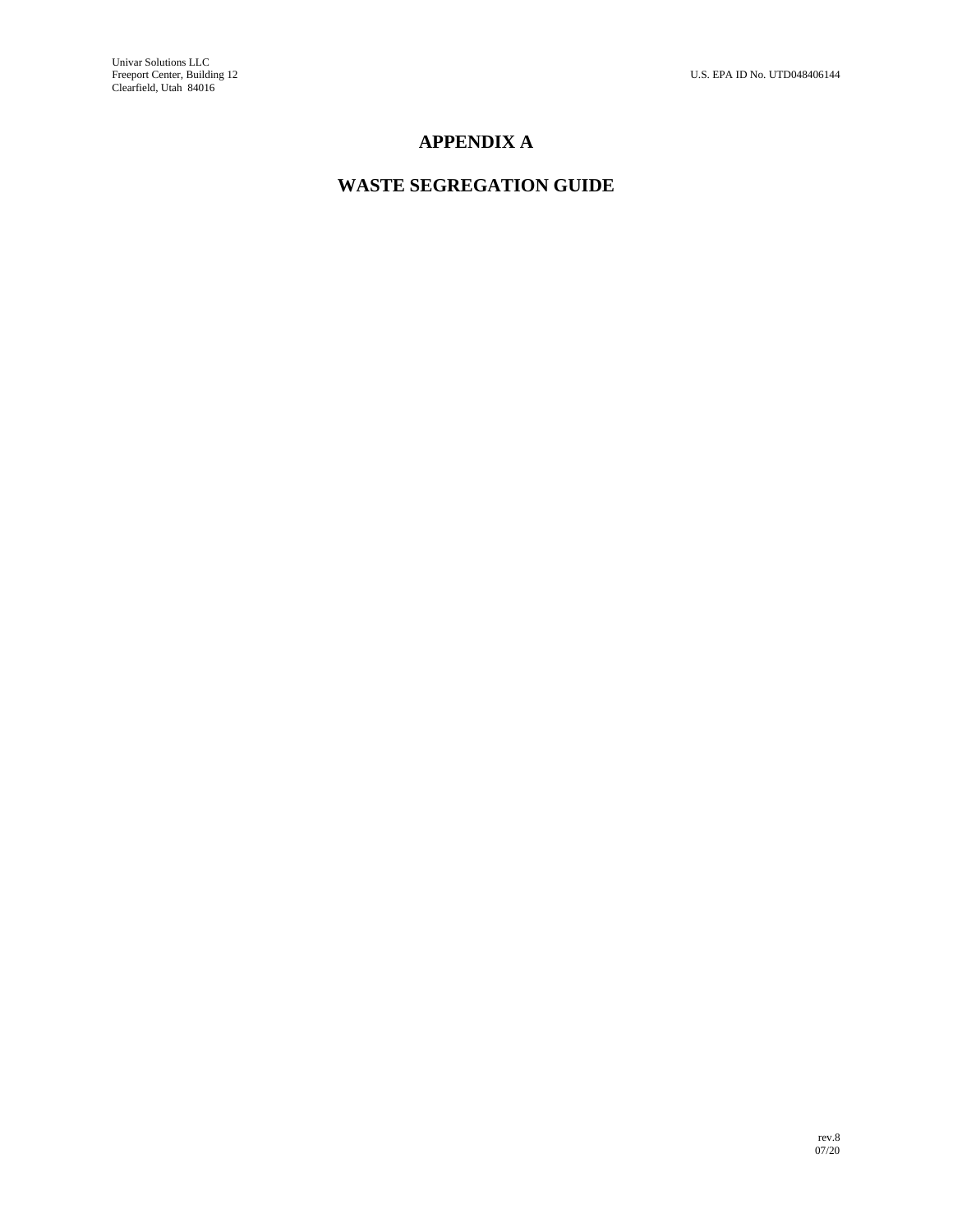# **APPENDIX B**

# **EXAMPLE WASTE PROFILE SHEET (WPS)**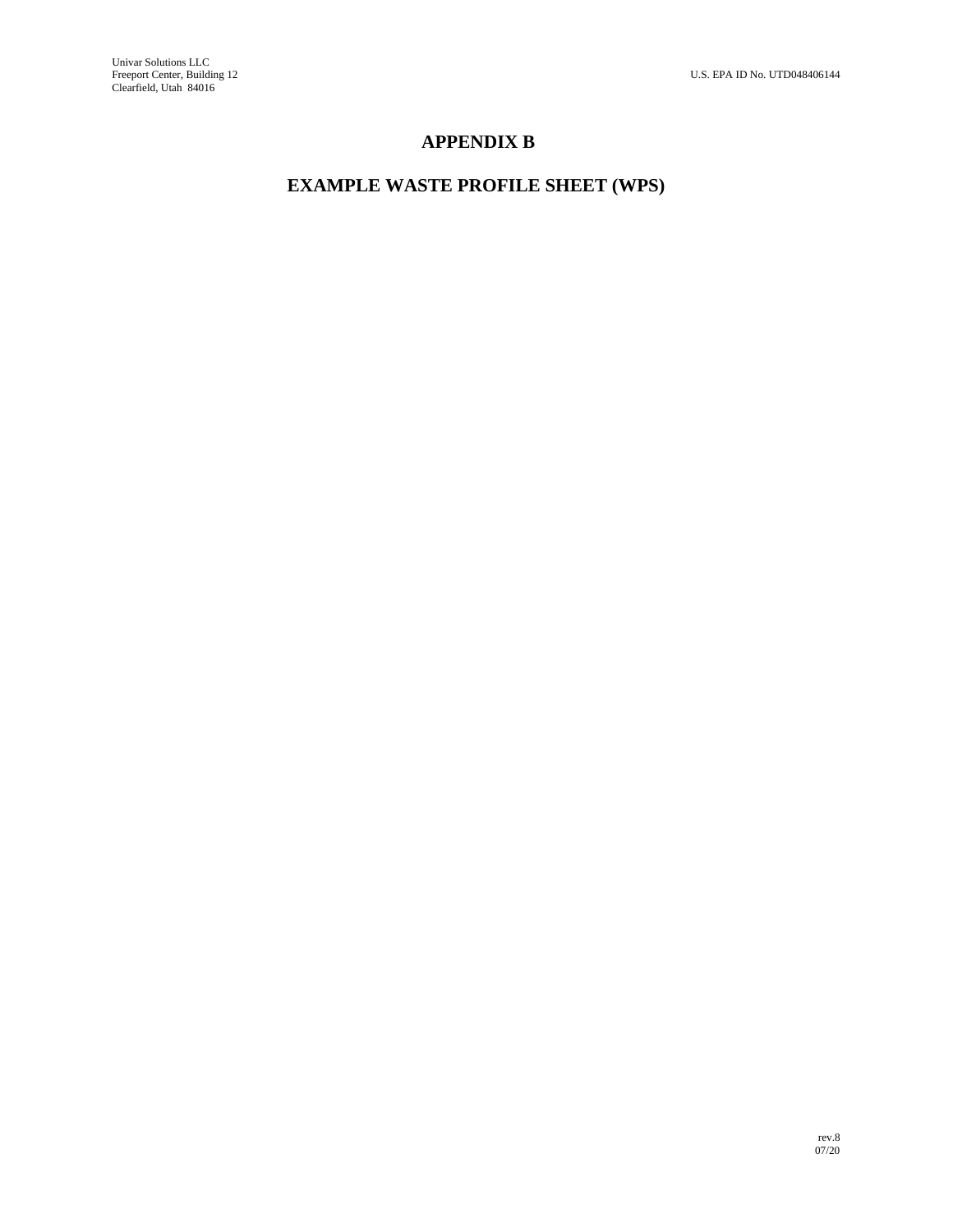# **APPENDIX C**

# **EXAMPLE LAND DISPOSAL RESTRICTION FORM**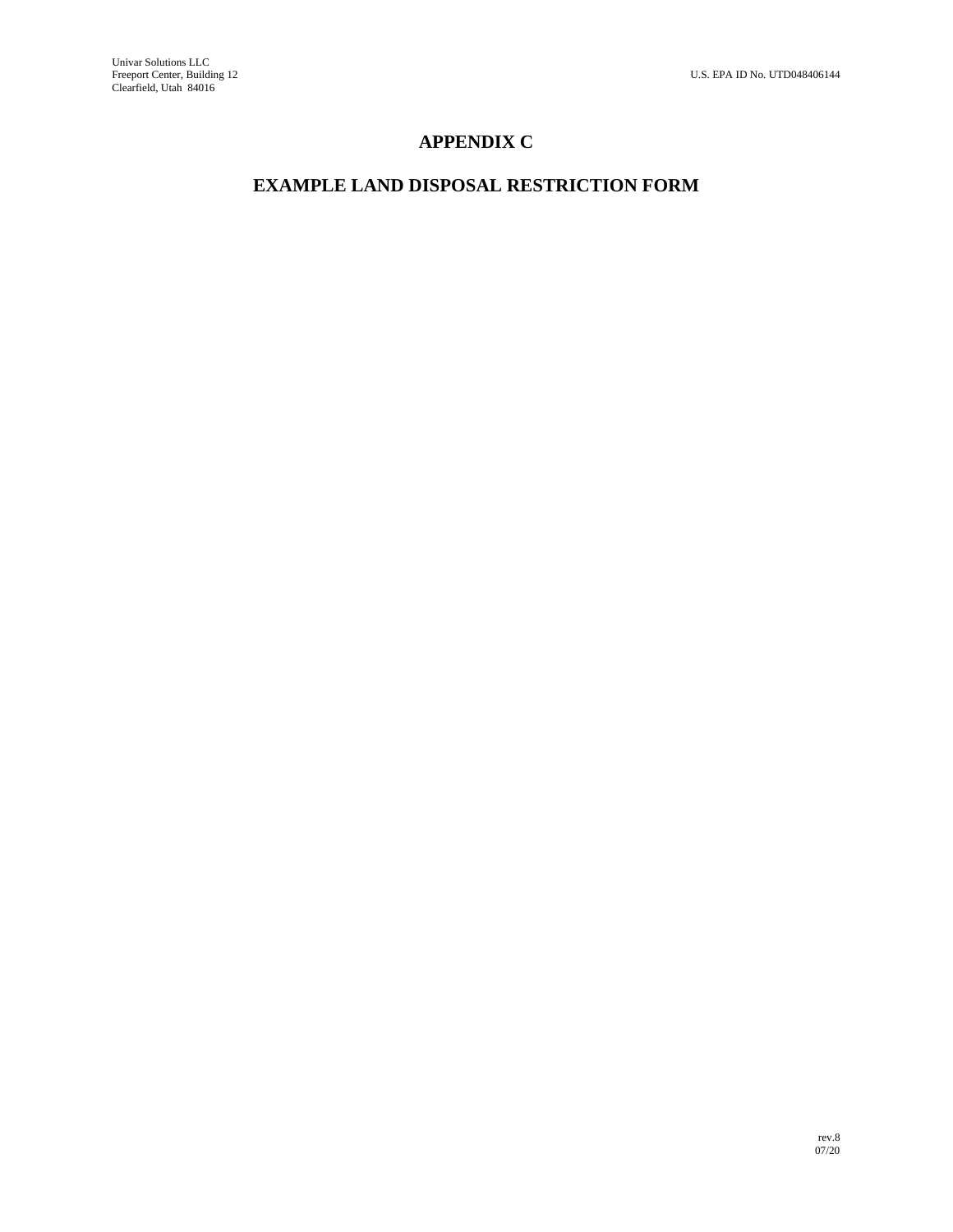# **APPENDIX D**

# **EXAMPLE DRIVER'S CHECKLIST**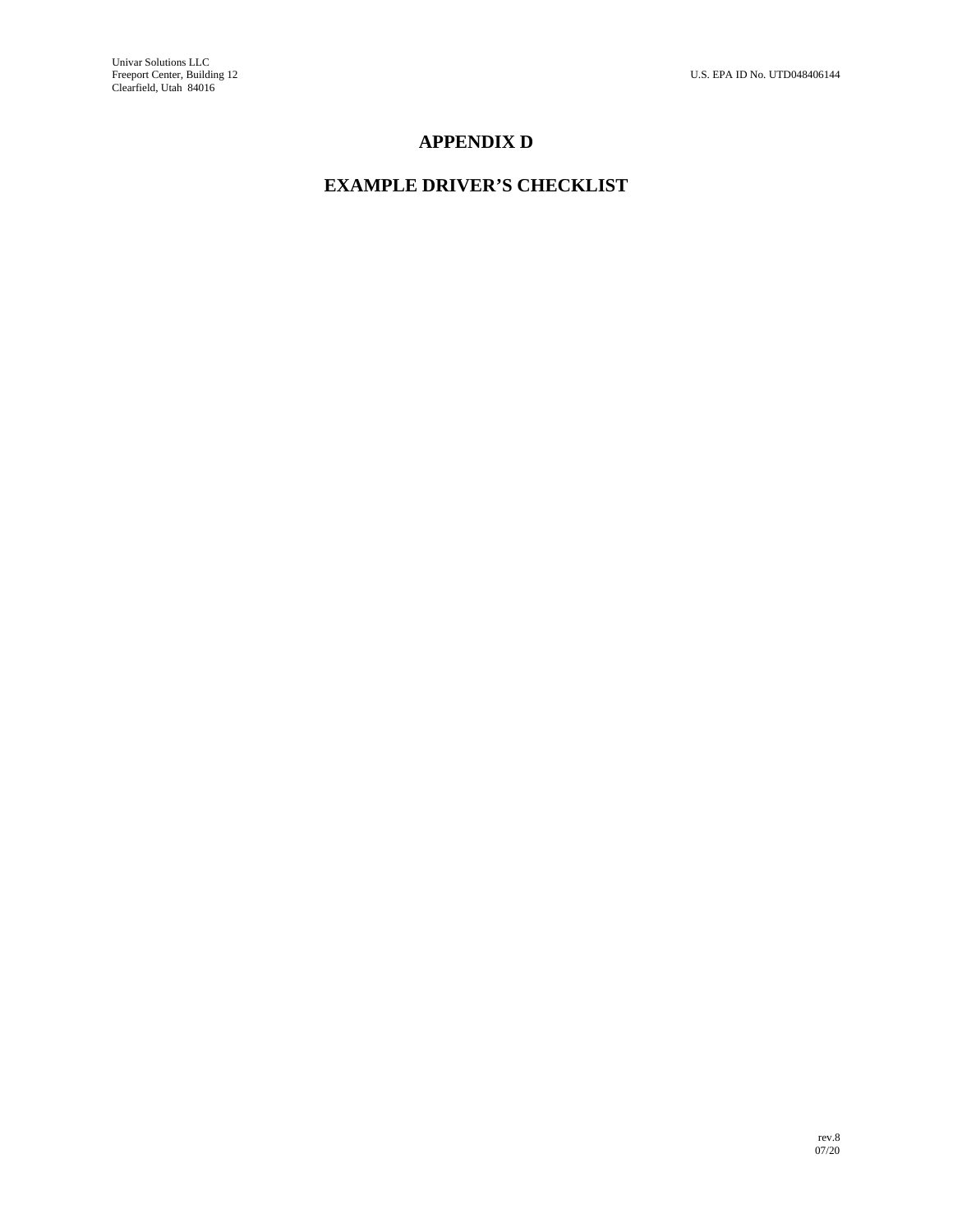# **APPENDIX E**

# **EXAMPLE RCRA OPERATING LOG**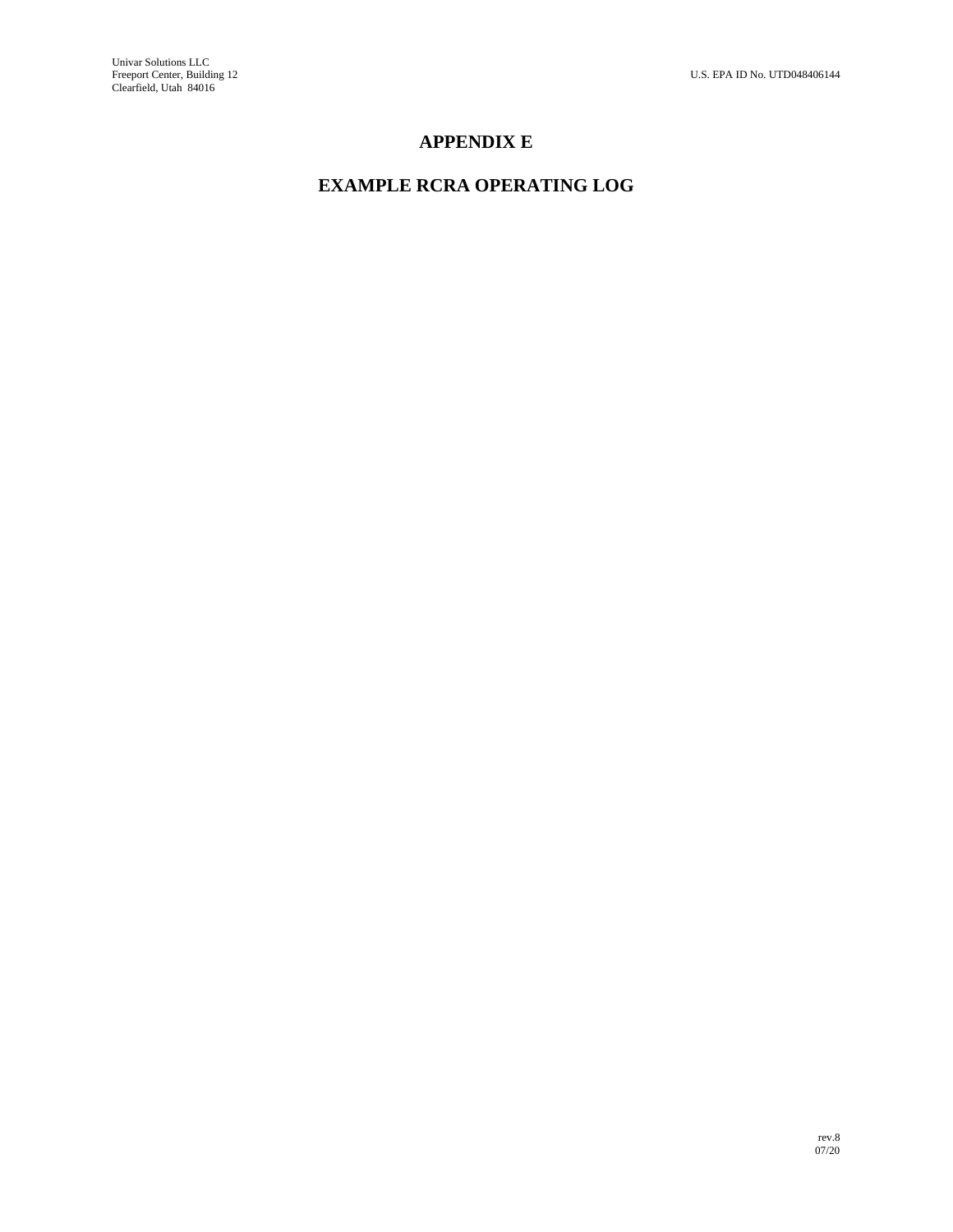# **TABLES**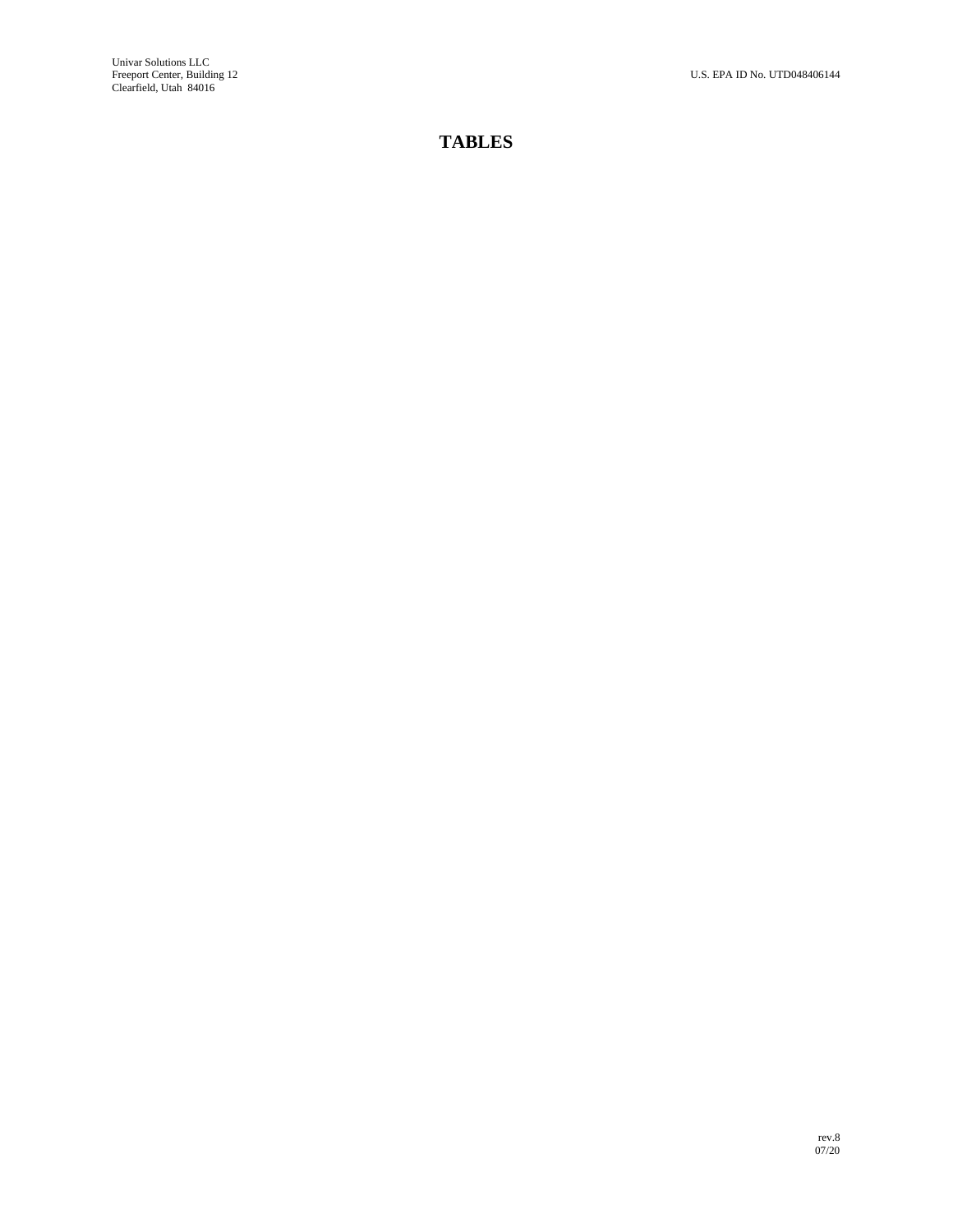## **TABLE 1 RCRA HAZARDOUS WASTE STORAGE**

## **Univar Solutions LLC Clearfield, Utah**

The Facility accepts containerized hazardous wastes that are generated by the customer and are qualified for acceptance by a permitted receiving facility.

The following wastes may be stored:

| <b>D</b> Codes          | P Codes                                               |
|-------------------------|-------------------------------------------------------|
| D001-D043 (except D003) | P <sub>029</sub>                                      |
|                         |                                                       |
| <b>F</b> Codes          | <b>U</b> Codes                                        |
| F001-F009, F019, F034,  | U001-U004, U008, U012, U019, U023, U028, U031, U032,  |
| F035, F037, F038        | U039, U043, U044, U051-U053, U055-U057, U069-U072,    |
|                         | U075-U079, U080, U083, U088, U090, U092, U103,        |
| <b>K</b> Codes          | U107, U108, U110, U112, U117, U121, U122, U123, U125, |
| K001, K048-K052, K086   | U140, U147, U154, U159, U161, U165, U171, U188, U190, |
|                         | U194, U196, U210, U213, U219, U220, U223, U226, U228, |
|                         | U239, U359                                            |
|                         |                                                       |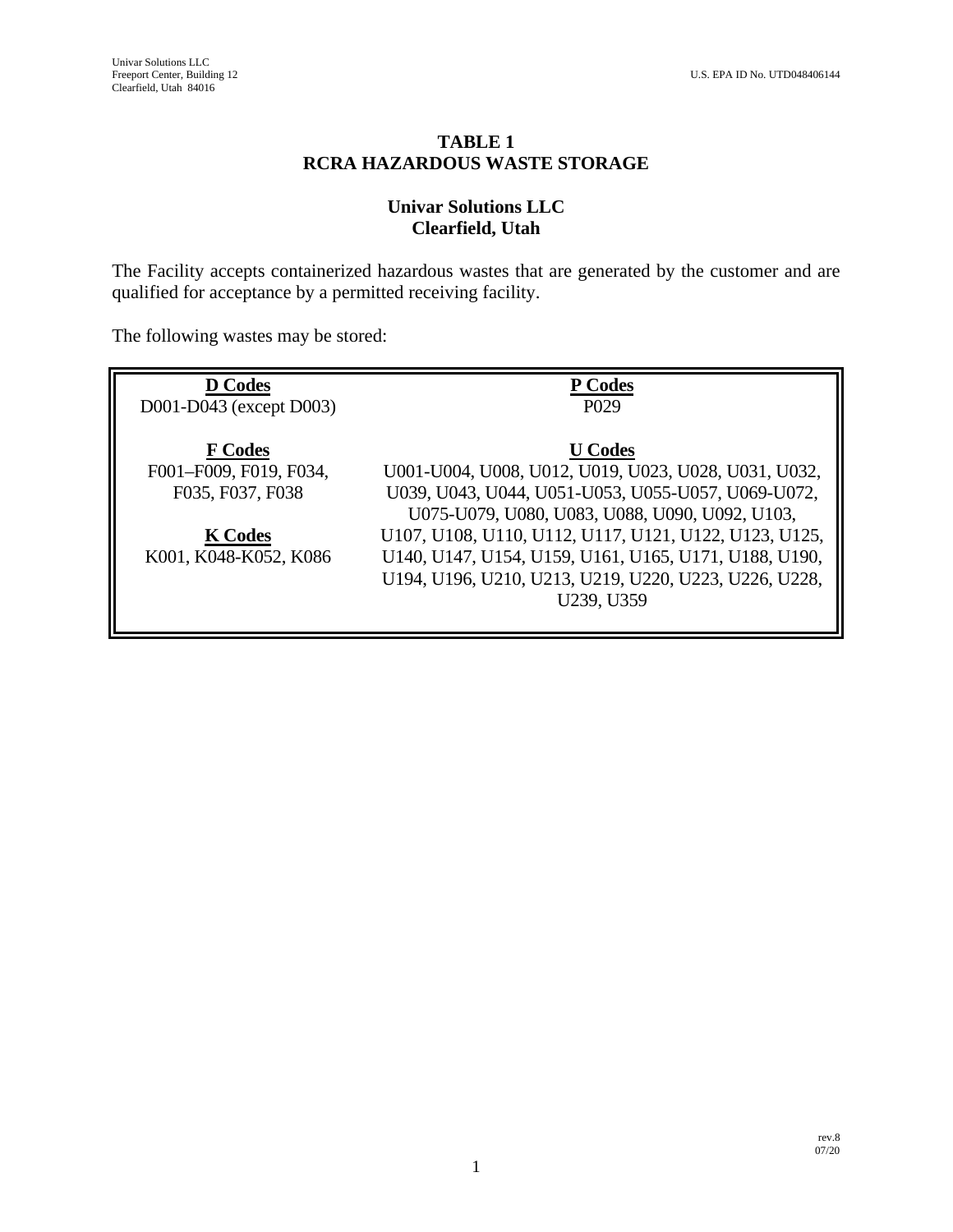## **TABLE 2 PRE-ACCEPTANCE CRITERIA**

The Facility is permitted to store only those customer generated hazardous wastes which carry the hazardous waste codes listed in Table 1. Prior to accepting a waste stream for storage, the Facility must establish that the waste stream meets certain criteria such that it can be appropriately characterized and safely and properly stored with compatible wastes. The Facility must also confirm that no wastes are accepted for storage, which consist of the hazardous waste codes that the Facility is not permitted to store. However, these wastes may be held on-site for up to 10 days.

To make this determination, the following list is provided. This list contains each of the permitted hazardous waste codes, the qualifying criteria which the waste must meet to carry that code and the analytical test method or other means of establishing whether that criteria is met. Some wastes may carry more than one hazardous waste code if more than one criteria are met.

During the qualification process for a waste stream, the following list must be reviewed with the WPS provided by the generator and the analytical data provided by the generator, receiving facility or other source. The analytical data must provide all information required in accordance with the Facility's WAP. The proper hazardous waste codes which apply to the waste stream will be determined during this review.

| <b>Waste Code</b> | <b>Qualifying Criteria</b>                           | <b>Test Method</b> |
|-------------------|------------------------------------------------------|--------------------|
| D001              | Flash point of $< 140^{\circ}$ F                     | <b>Flash Point</b> |
| D <sub>002</sub>  | pH of $< 2.5$ or $> 12$ SU                           | pH                 |
| D004              | Arsenic $\geq$ 5.0 mg/l in TCLP extract              | TCLP <sup>1</sup>  |
| D005              | Barium $> 100.0$ mg/l in TCLP extract                | TCLP <sup>1</sup>  |
| D006              | Cadmium $\geq 1.0$ mg/l in TCLP extract              | TCLP <sup>1</sup>  |
| D007              | Chromium $\geq 5.0$ mg/l in TCLP extract             | TCLP <sup>1</sup>  |
| D008              | Lead $\geq$ 5.0 mg/l in TCLP extract                 | TCLP <sup>1</sup>  |
| D <sub>009</sub>  | Mercury $\geq$ 0.2 mg/l in TCLP extract              | TCLP <sup>1</sup>  |
| D010              | Selenium $\geq 1.0$ mg/l in TCLP extract             | TCLP <sup>1</sup>  |
| D011              | $Silver \ge 5.0$ mg/l in TCLP extract                | TCLP <sup>1</sup>  |
| D012              | Endrin $\geq$ 0.02 mg/l in TCLP extract              | TCLP <sup>1</sup>  |
| D013              | Lindane $\geq$ 0.4 mg/l in TCLP extract              | TCLP <sup>1</sup>  |
| D014              | Methoxychlor $\geq 10.0$ mg/l in TCLP extract        | TCLP <sup>1</sup>  |
| D015              | Toxaphene $\geq$ 0.5 mg/l in TCLP extract            | TCLP <sup>1</sup>  |
| D016              | $2,4-D \ge 10.0$ mg/l in TCLP extract                | TCLP <sup>1</sup>  |
| D017              | 2,4,5-TP Silvex $\geq$ 1.0 mg/l in TCLP extract      | TCLP <sup>1</sup>  |
| D018              | Benzene $\geq$ 0.5 mg/l in TCLP extract              | TCLP <sup>1</sup>  |
| D <sub>019</sub>  | Carbon tetrachloride $\geq$ 0.5 mg/l in TCLP extract | TCLP <sup>1</sup>  |
| D <sub>020</sub>  | Chlordane $\geq$ 0.03 mg/l in TCLP extract           | TCLP <sup>1</sup>  |
| D <sub>021</sub>  | Chlorobenzene $\geq 100.0$ mg/l in TCLP extract      | TCLP <sup>1</sup>  |
| D022              | Chloroform $\geq 6.0$ mg/l in TCLP extract           | TCLP <sup>1</sup>  |

#### TABLE 2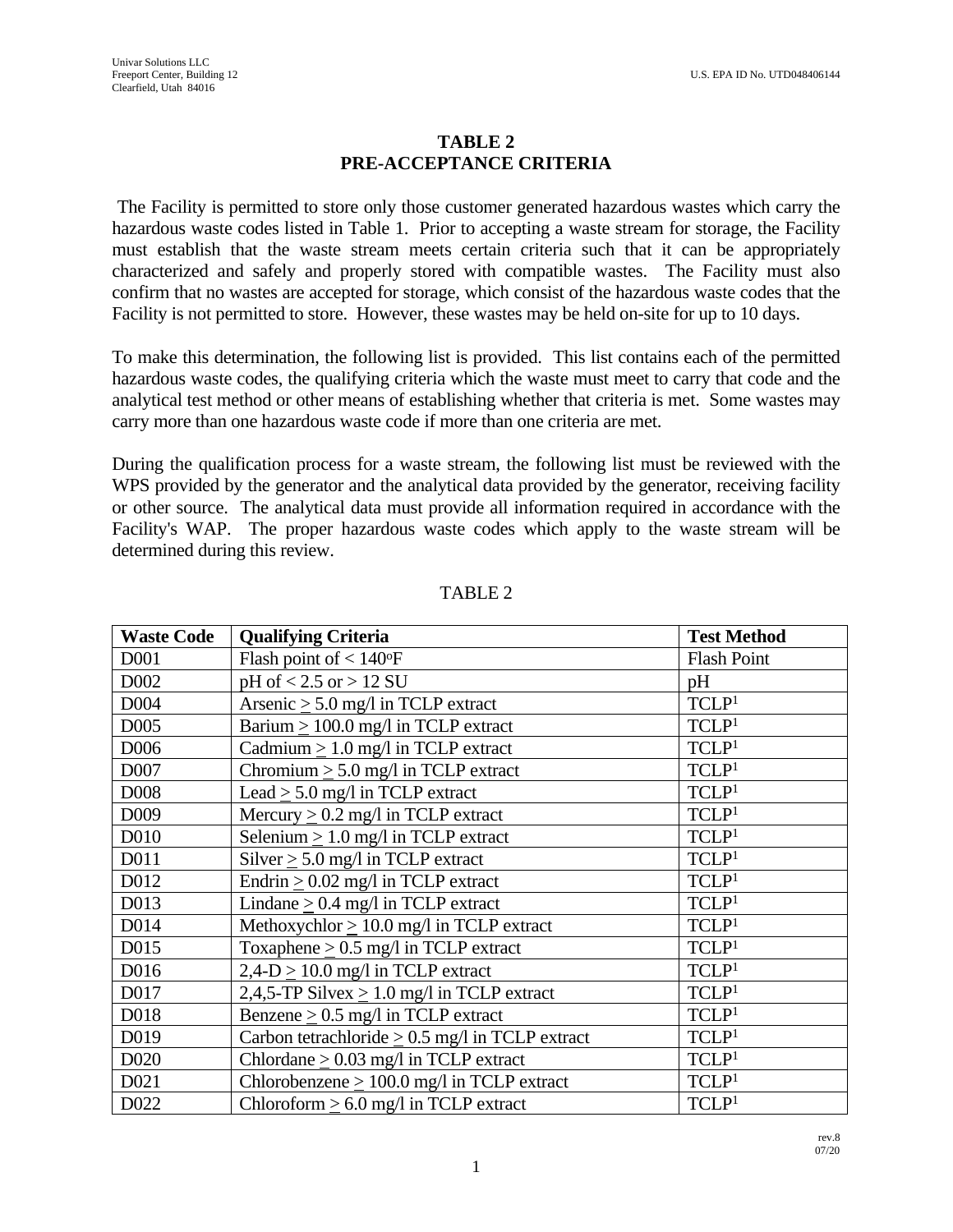| D023              | o-Cresol $\geq$ 200.0 mg/l in TCLP extract <sup>2</sup>          | TCLP <sup>1</sup>  |
|-------------------|------------------------------------------------------------------|--------------------|
| <b>Waste Code</b> | <b>Qualifying Criteria</b>                                       | <b>Test Method</b> |
| D024              | m-Cresol $\geq$ 200.0 mg/l in TCLP extract <sup>2</sup>          | TCLP <sup>1</sup>  |
| D025              | $p\text{-}Cresol \geq 200.0$ mg/l in TCLP extract <sup>2</sup>   | TCLP <sup>1</sup>  |
| D026              | $Cresol > 200.0$ mg/l in TCLP extract <sup>2</sup>               | TCLP <sup>1</sup>  |
| D027              | 1,4-Dichlorobenzene $\geq$ 7.5 mg/l in TCLP extract              | TCLP <sup>1</sup>  |
| D028              | 1,2-Dichloroethane $\geq$ 0.5 mg/l in TCLP extract               | TCLP <sup>1</sup>  |
| D029              | 1,1-Dichloroethylene $\geq$ 0.7 mg/l in TCLP extract             | TCLP <sup>1</sup>  |
| D030              | 2,4-Dinitrotoluene $\geq$ 0.13 mg/l in TCLP extract <sup>3</sup> | TCLP <sup>1</sup>  |
| D031              | Heptachlor (and its epoxide) $\geq$ 0.008 mg/l in TCLP extract   | TCLP <sup>1</sup>  |
| D032              | Hexachlorobenzene $\geq$ 0.13 mg/l in TCLP extract <sup>3</sup>  | TCLP <sup>1</sup>  |
| D033              | Hexachlorobutadiene $\geq$ 0.5 mg/l in TCLP extract              | TCLP <sup>1</sup>  |
| D034              | Hexachloroethane $\geq 3.0$ mg/l in TCLP extract                 | TCLP <sup>1</sup>  |
| D035              | Methyl ethyl ketone $\geq 200.0$ mg/l in TCLP extract            | TCLP <sup>1</sup>  |
| D036              | Nitrobenzene $\geq 2.0$ mg/l in TCLP extract                     | TCLP <sup>1</sup>  |
| D037              | Pentachlorophenol $> 100.0$ mg/l in TCLP extract                 | TCLP <sup>1</sup>  |
| D038              | Pyridine $\geq$ 5.0 mg/l in TCLP extract <sup>3</sup>            | TCLP <sup>1</sup>  |
| D039              | Tetrachloroethylene $> 0.7$ mg/l In TCLP extract                 | TCLP <sup>1</sup>  |
|                   |                                                                  |                    |
| D <sub>040</sub>  | Trichloroethylene $\geq 0.5$ mg/l in TCLP extract                | TCLP <sup>1</sup>  |
| D041              | 2,4,5-Trichlorophenol $\geq$ 400.0 mg/l in TCLP extract          | TCLP <sup>1</sup>  |
| D042              | 2,4,6-Trichlorophenol $\geq$ 2.0 mg/l in TCLP extract            | TCLP <sup>1</sup>  |
| D043              | Vinyl chloride $\geq$ 0.2 mg/l in TCLP extract                   | TCLP <sup>1</sup>  |
| F001              | The following spent halogenated solvents used in                 | Process            |
|                   | degreasing: tetrachloroethylene, trichloroethylene,              | knowledge/solvent  |
|                   | methylene chloride, 1,1,1-trichloroethane, carbon                | scan <sup>1</sup>  |
|                   | tetrachloride and chlorinated fluorocarbons; all spent           |                    |
|                   | solvent mixtures/blends used in degreasing containing,           |                    |
|                   | before use, a total of ten percent or more (by volume) of        |                    |
|                   | one or more of the above halogenated solvents or those           |                    |
|                   | solvents listed in F002, F004, and F005; and still bottoms       |                    |
|                   | from the recovery of these spent solvents and spent solvent      |                    |
|                   | mixtures                                                         |                    |
| F002              | The following spent halogenated solvents:                        | Process            |
|                   | tetrachloroethylene, trichloroethylene, methylene chloride,      | knowledge/solvent  |
|                   | 1,1,1-trichloroethane, chlorobenzene, 1,1,2-trichloro-1,2,2-     | scan               |
|                   | trifluoroethane, ortho-dichlorobenzene,                          |                    |
|                   | trichlorofluoromethane, and 1,1,2-trichloroethane; all spent     |                    |
|                   | solvent mixtures/blends containing, before use, a                |                    |
|                   | total of ten percent or more (by volume) of one or more of       |                    |
|                   | the above halogenated solvents or those listed in F001,          |                    |
|                   | F004, or F005; and still bottoms from the recovery of these      |                    |
|                   | spent solvents and spent solvent mixtures                        |                    |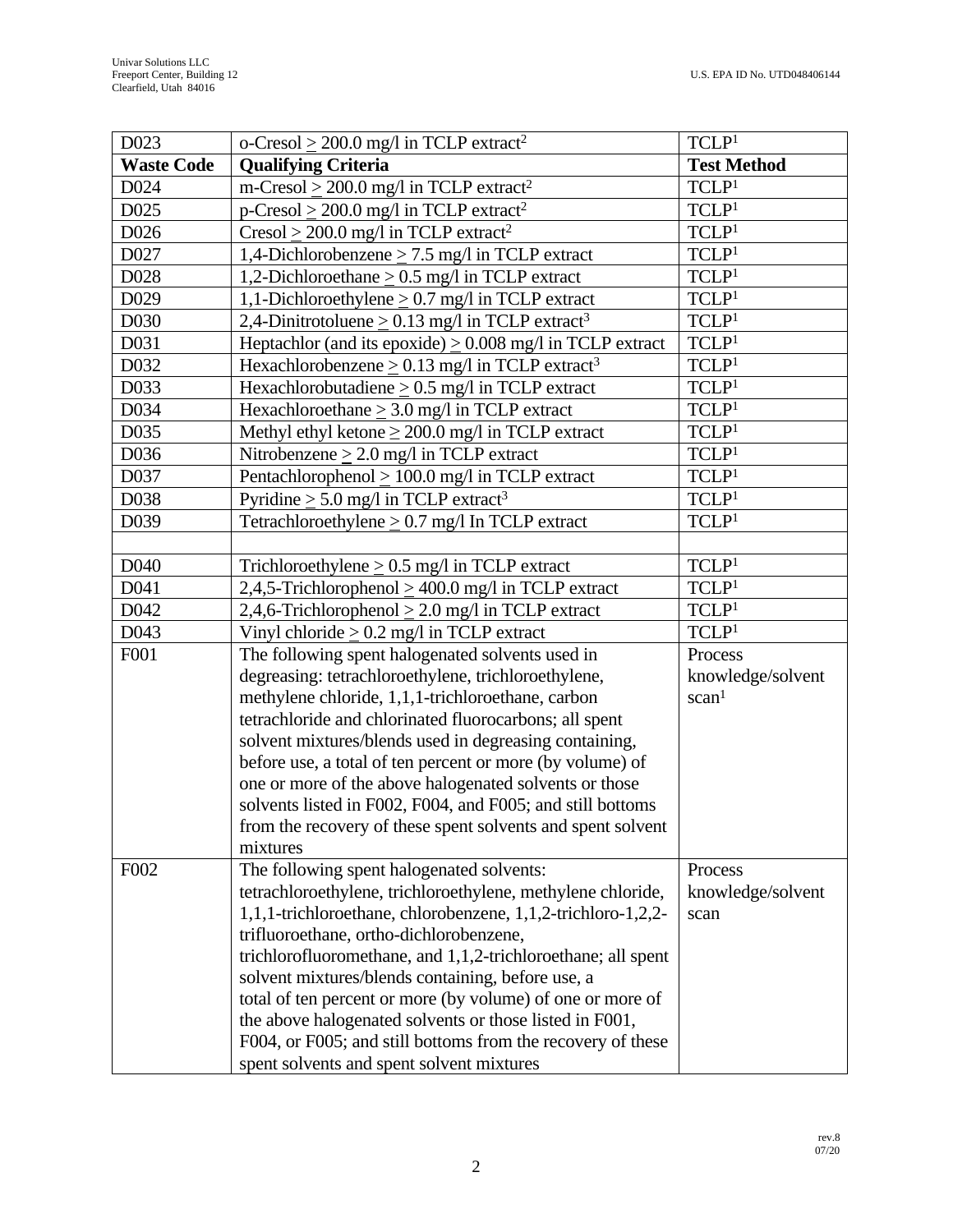| <b>Waste Code</b> | <b>Qualifying Criteria</b>                                                                                            | <b>Test Method</b>        |
|-------------------|-----------------------------------------------------------------------------------------------------------------------|---------------------------|
| F003              | The following spent non-halogenated solvents: xylene,                                                                 | Process                   |
|                   | acetone, ethyl acetate, ethyl benzene, ethyl ether, methyl                                                            | knowledge/solvent         |
|                   | isobutyl ketone, n-butyl alcohol, cyclohexanone, and                                                                  | scan                      |
|                   | methanol; all spent solvent mixtures/blends containing,                                                               |                           |
|                   | before use, only the above spent non-halogenated solvents;                                                            |                           |
|                   | and all spent solvent mixtures/blends containing, before                                                              |                           |
|                   | use, one or more of the above non-halogenated solvents,                                                               |                           |
|                   | and, a total of ten percent or more (by volume) of one or                                                             |                           |
|                   | more of those solvents listed in F001, F002, F004, and                                                                |                           |
|                   | F005; and still bottoms from the recovery of these spent                                                              |                           |
|                   | solvents and spent solvent mixtures                                                                                   |                           |
| F004              | The following spent non-halogenated solvents: Cresols and                                                             | Process                   |
|                   | cresylic acid, and nitrobenzene; all spent solvent mixtures                                                           | knowledge/solvent         |
|                   | blends containing, before use, a total of ten percent or more                                                         | scan                      |
|                   | (by volume) of one or more of the above non-halogenated<br>solvents or those solvents listed in F001, F002, and F005; |                           |
|                   | and still bottoms from the recovery of these spent solvents                                                           |                           |
|                   | and spent solvent mixtures                                                                                            |                           |
| F005              | The following spent non-halogenated solvents: toluene,                                                                | Process                   |
|                   | methyl ethyl ketone, carbon disulfide, isobutanol, pyridine,                                                          | knowledge/solvent         |
|                   | benzene, 2-ethoxyethanol, and 2-nitropropane; all spent                                                               | scan                      |
|                   | solvent mixtures/blends containing, before use, a total of                                                            |                           |
|                   | ten percent or more (by volume) of one or more of the                                                                 |                           |
|                   | above non-halogenated solvents or those solvents listed in                                                            |                           |
|                   | F001, F002, or F004; and still bottoms from the recovery                                                              |                           |
|                   | of these spent solvents and spent solvent mixtures                                                                    |                           |
| F006              | Wastewater treatment sludges from electroplating                                                                      | Process knowledge         |
|                   | operations except from the following processes: (1)                                                                   |                           |
|                   | Sulfuric acid anodizing of aluminum; (2) tin plating on                                                               |                           |
|                   | carbon steel; (3) zinc plating (segregated basis) on carbon                                                           |                           |
|                   | steel; (4) aluminum or zinc-aluminum plating on carbon                                                                |                           |
|                   | steel; (5) cleaning/stripping associated with tin, zinc and                                                           |                           |
|                   | aluminum plating on carbon steel; and (6) chemical                                                                    |                           |
|                   | etching and milling of aluminum                                                                                       |                           |
| F007              | Spent cyanide plating bath solutions from electroplating                                                              | Process                   |
|                   | operations                                                                                                            | knowledge/cyanide         |
|                   |                                                                                                                       | scan                      |
| <b>F008</b>       | Plating bath residues from the bottom of plating baths from                                                           | Process                   |
|                   | electroplating operations where cyanides are used in the                                                              | knowledge/cyanide         |
|                   | process                                                                                                               | scan<br><b>Process</b>    |
| F009              | Spent stripping and cleaning bath solutions from<br>electroplating operations where cyanides are used in the          |                           |
|                   | process                                                                                                               | knowledge/cyanide<br>scan |
| <b>Waste Code</b> | <b>Qualifying Criteria</b>                                                                                            | <b>Test Method</b>        |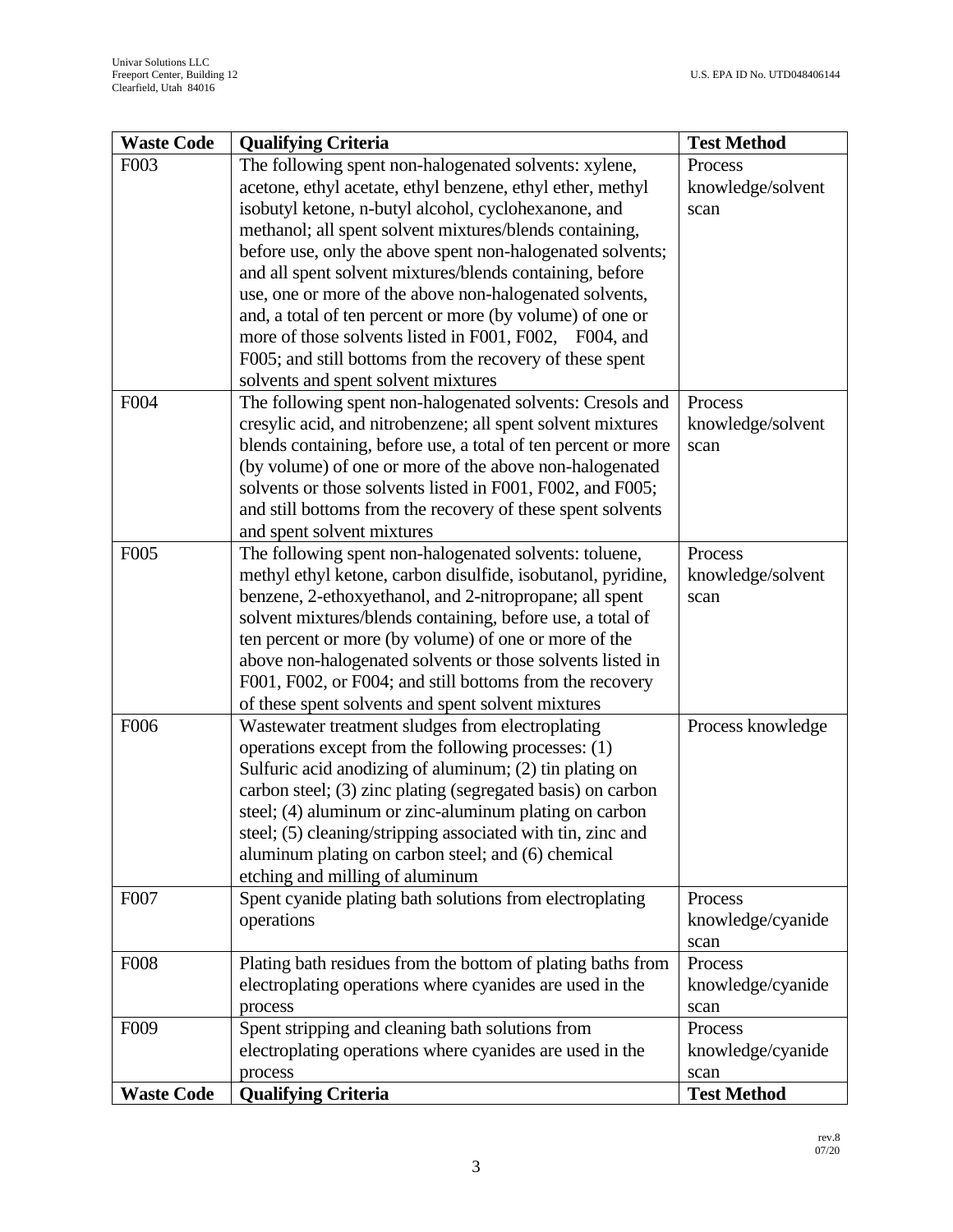| F019 | Wastewater treatment sludges from the chemical              | Process knowledge |
|------|-------------------------------------------------------------|-------------------|
|      | conversion coating of aluminum except from zirconium        |                   |
|      | phosphating in aluminum can washing when such               |                   |
|      | phosphating is an exclusive conversion coating process      |                   |
| F034 | Wastewaters (except those that have not come into contact   | Process knowledge |
|      | with process contaminants) process residuals, preservative  |                   |
|      | drippage, and spent formulations, from wood preserving      |                   |
|      | processes generated at plants that use creosote             |                   |
|      | formulations. This listing does not include K001 bottom     |                   |
|      | sediment sludge from the treatment of wastewater from       |                   |
|      | wood preserving processes that use creosote and/or          |                   |
|      | pentachlorophenol.                                          |                   |
| F035 | Wastewaters (except those that have not come into contact   | Process knowledge |
|      | with process contaminants), process residuals, preservative |                   |
|      | drippage, and spent formulations from wood preserving       |                   |
|      | processes generated at plants that use inorganic            |                   |
|      | preservatives containing arsenic or chromium. This listing  |                   |
|      | does not include K001 bottom sediment sludge from the       |                   |
|      | treatment of wastewater from wood preserving processes      |                   |
|      | that use creosote and/or pentachlorophenol.                 |                   |
| F037 | Petroleum refinery primary oil/water/solids separation      | Process knowledge |
|      | sludge - Any sludge generated from the gravitational        |                   |
|      | separation of oil/water/solids during the storage or        |                   |
|      | treatment of process wastewaters and oily cooling           |                   |
|      | wastewaters from petroleum refineries. Such sludges         |                   |
|      | include, but are not limited to, those generated in:        |                   |
|      | oil/water/solids separators; tanks and impoundments;        |                   |
|      | ditches and other conveyances; sumps; and stormwater        |                   |
|      | units receiving dry weather flow. Sludge generated in       |                   |
|      | stormwater units that do not receive dry weather flow,      |                   |
|      | sludges generated from non-contact once-through cooling     |                   |
|      | waters segregated for treatment from other process or oily  |                   |
|      | cooling waters, sludges generated in aggressive biological  |                   |
|      | treatment units as defined in $261.31(b)(2)$ (including     |                   |
|      | sludges generated in one or more additional units after     |                   |
|      | wastewaters have been treated in aggressive biological      |                   |
|      | treatment units) and K051 wastes are not included in this   |                   |
|      | listing.                                                    |                   |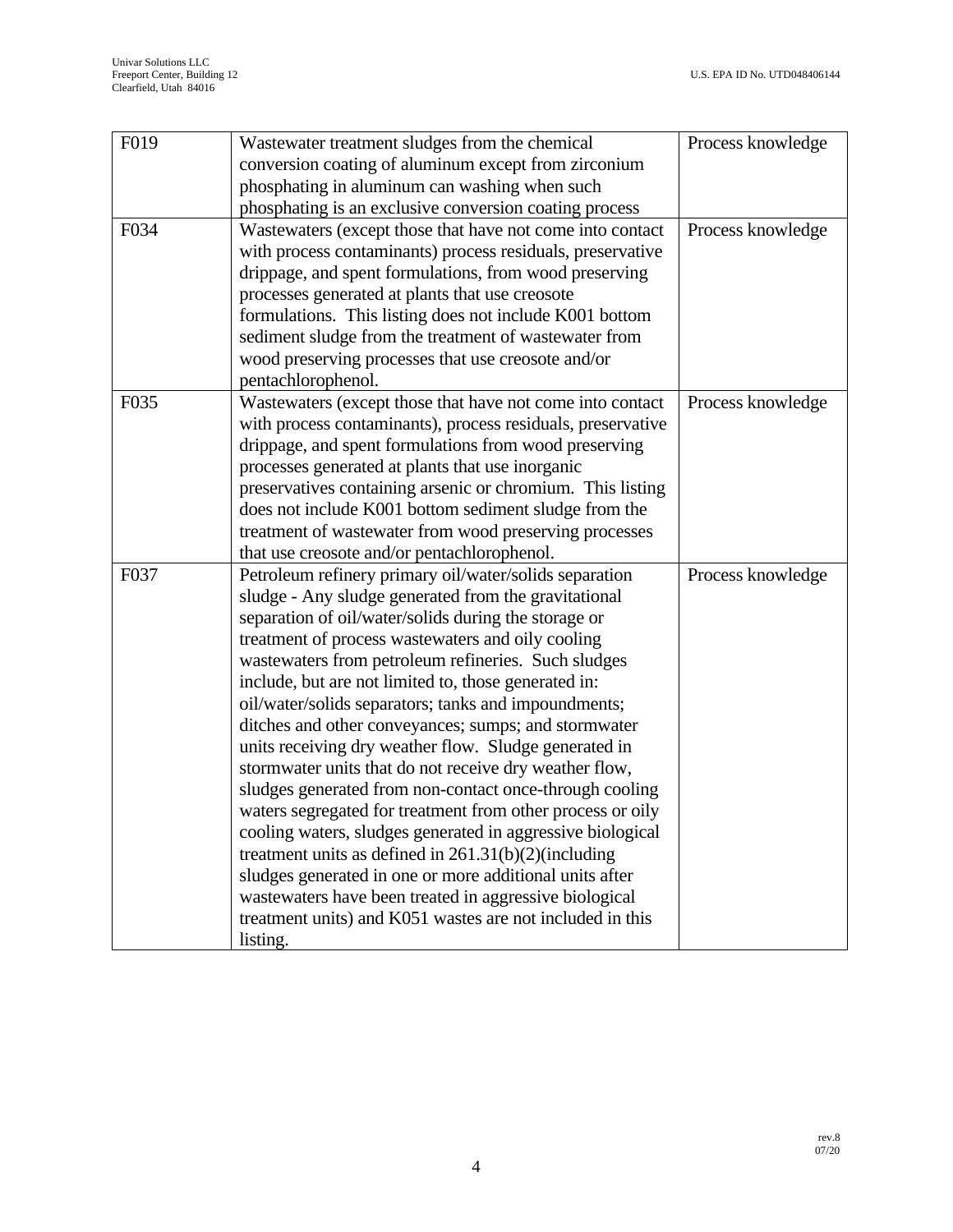| <b>Waste Code</b>         | <b>Qualifying Criteria</b>                                                    | <b>Test Method</b> |
|---------------------------|-------------------------------------------------------------------------------|--------------------|
| F038                      | Petroleum refinery secondary (emulsified) oil/water/solids                    | Process knowledge  |
|                           | separation sludge - Any sludge and/or float generated from                    |                    |
|                           | the physical and/or chemical separation of oil/water/solids                   |                    |
|                           | in process wastewaters and oily cooling wastewaters from                      |                    |
|                           | petroleum refineries. Such wastes include, but are not                        |                    |
|                           | limited to, all sludges and floats generated in: induced air                  |                    |
|                           | flotation (IAF) units, tanks and impoundments, and all                        |                    |
|                           | sludges generated in DAF units. Sludges generated in                          |                    |
|                           | stormwater units that do not receive dry weather flow,                        |                    |
|                           | sludges generated from non-contact once-through cooling                       |                    |
|                           | waters segregated for treatment from other process or oily                    |                    |
|                           | cooling waters, sludges and floats generated in aggressive                    |                    |
|                           | biological treatment units as defined in 40 CFR                               |                    |
|                           | $261.31(b)(2)$ (including sludges and floats generated in one                 |                    |
|                           | or more additional units after wastewaters have been                          |                    |
|                           | treated in aggressive biological treatment units) and F037,                   |                    |
|                           | K048, and K051 wastes are not included in this listing.                       |                    |
| K001                      | Bottom sediment sludge from the treatment of wastewaters                      | Process knowledge  |
|                           | from wood preserving processes that use creosote and/or                       |                    |
|                           | pentachlorophenol                                                             |                    |
| K048                      | Dissolved air flotation (DAF) float from the petroleum                        | Process knowledge  |
|                           | refining industry                                                             |                    |
| K049                      | Slop oil emulsion solids from the petroleum refining                          | Process knowledge  |
|                           | industry                                                                      |                    |
| K050                      | Heat exchanger bundle cleaning sludge from the petroleum                      | Process knowledge  |
|                           | refining industry                                                             |                    |
| K051                      | API separator sludge from the petroleum refining industry                     | Process knowledge  |
| K052                      | Tank bottoms (leaded) from the petroleum industry                             | Process knowledge  |
| K086                      | Solvent washes and sludges, caustic washes and sludges,                       | Process            |
|                           | or water washes and sludges from cleaning tubs and                            | knowledge/TCLP     |
|                           | equipment used in the formulation of ink from pigments,                       |                    |
|                           | driers, soaps, and stabilizers containing chromium and                        |                    |
|                           | lead. Chromium $\geq 50$ mg/l in TCLP Extract; Lead $\geq 5.0$                |                    |
|                           | mg/l in TCLP                                                                  |                    |
|                           | Extract.                                                                      |                    |
| P <sub>029</sub>          | Copper Cyanide                                                                | Cyanide scan       |
| <b>U</b> Codes            | Commercial chemical products, manufacturing chemical                          | Spec Sheet or SDS  |
|                           | intermediates, or off-specification commercial chemical                       |                    |
|                           | products.                                                                     |                    |
| <sup>1</sup> Solvent scan | Analysis used to determine the presence of volatile and semi-volatile organic |                    |

 Solvent scan - Analysis used to determine the presence of volatile and semi-volatile organic compounds, primarily F001 through F005 spent solvents.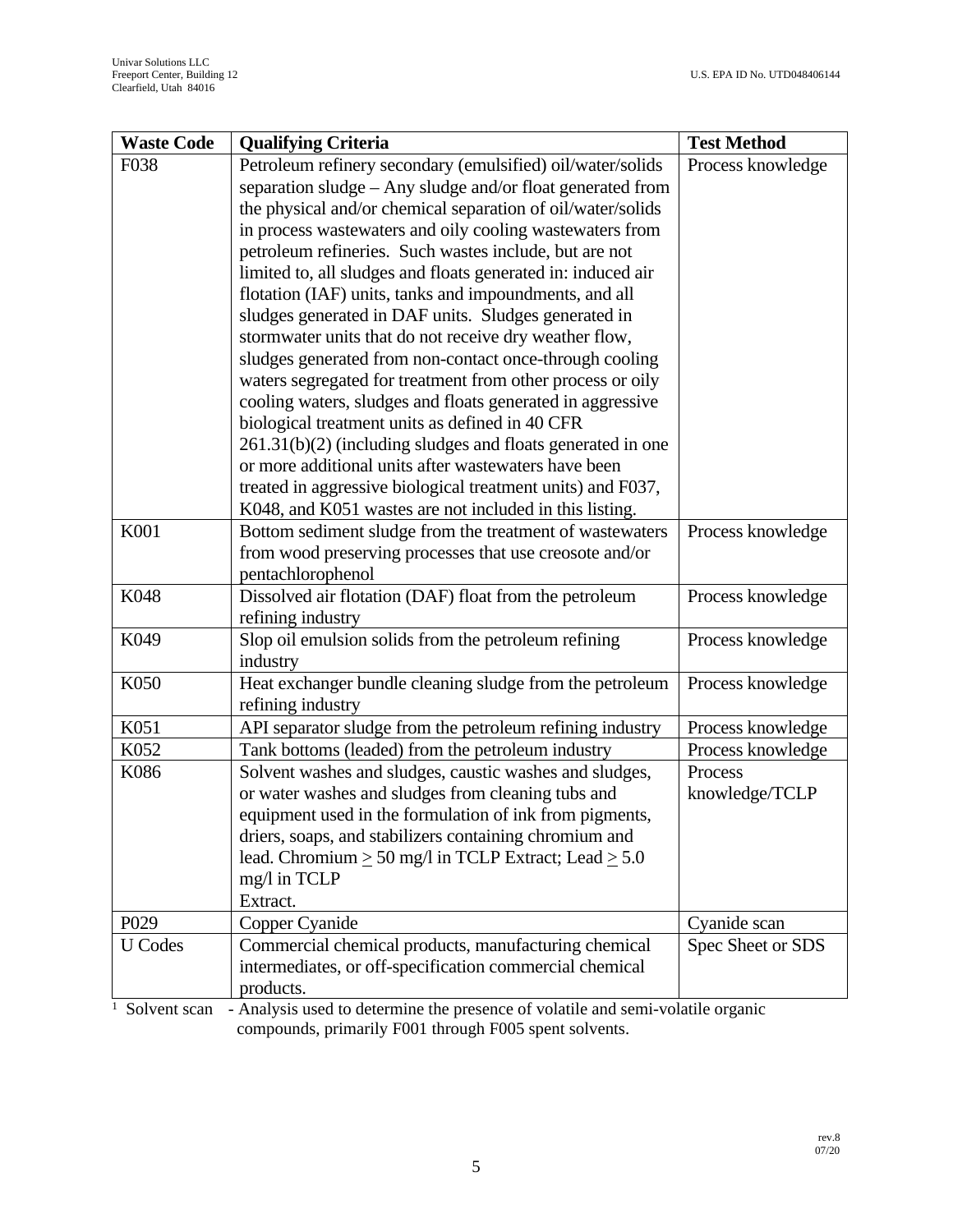| <b>TABLE 3</b><br><b>WASTE ANALYSIS TEST METHODS</b>                                                 |                                                                             |                                      |  |
|------------------------------------------------------------------------------------------------------|-----------------------------------------------------------------------------|--------------------------------------|--|
| <b>Parameter</b>                                                                                     | <b>Rationale</b>                                                            | <b>Test Method</b> <sup>1</sup>      |  |
| <b>Physical Description</b>                                                                          | Conformance with WPS <sup>2</sup>                                           | <b>Waste Acceptance</b><br>Procedure |  |
| Viscosity                                                                                            | <b>Handling Considerations</b>                                              | Varies, e.g., ASTM<br>D2983          |  |
| Specific Gravity                                                                                     | <b>Handling Considerations</b>                                              | ASTM D-891,<br><b>ASTM D70</b>       |  |
| pH                                                                                                   | <b>Confirm RCRA Hazardous Waste Code</b><br><b>Confirm Treatment Method</b> | 9040                                 |  |
| <b>Flash Point</b>                                                                                   | <b>Confirm RCRA Hazardous Waste Code</b>                                    | 1010                                 |  |
| Cyanide                                                                                              | <b>Confirm Non-Reactivity</b><br><b>Confirm Treatment Method</b>            | 9010/9012/9014                       |  |
| Sulfide                                                                                              | <b>Confirm Non-Reactivity</b><br><b>Confirm Treatment Method</b>            | SM4500-S2                            |  |
| TCLP Analyses for RCRA<br>Metals:<br>As<br>Ba<br>C <sub>d</sub><br>Cr<br>Pb<br>Hg<br><b>Se</b><br>Ag | Confirm RCRA Hazardous Waste Code<br><b>Confirm Disposal Method</b>         | 1311<br>and<br>6010                  |  |
| <b>TCLP</b> Analyses for VOCs                                                                        | <b>Confirm RCRA Hazardous Waste Code</b><br><b>Confirm Disposal Method</b>  | 1311<br>8260                         |  |
| <b>TCLP</b> Analyses for SVOCs                                                                       | <b>Confirm RCRA Hazardous Waste Code</b><br><b>Confirm Disposal Method</b>  | 1311<br>8270                         |  |
| <b>Solvent Scan</b>                                                                                  | Determine<br>for<br>Acceptability<br><b>Reclamation of Fuels Program</b>    | 8011<br>8015<br>8021<br>8260         |  |

1 All methods referenced in EPA Publication*, SW-846, Test Methods for Evaluating Solid Waste, Physical/Chemical Methods,* latest edition, unless otherwise noted (referred to as EPA SW-846) or ASTM. The latest revision to the analytical method will be used for waste analysis for each parameter. Univar will verify samples are collected in accordance with R315-261-1090.

<sup>2</sup> Applies to all test parameters listed.